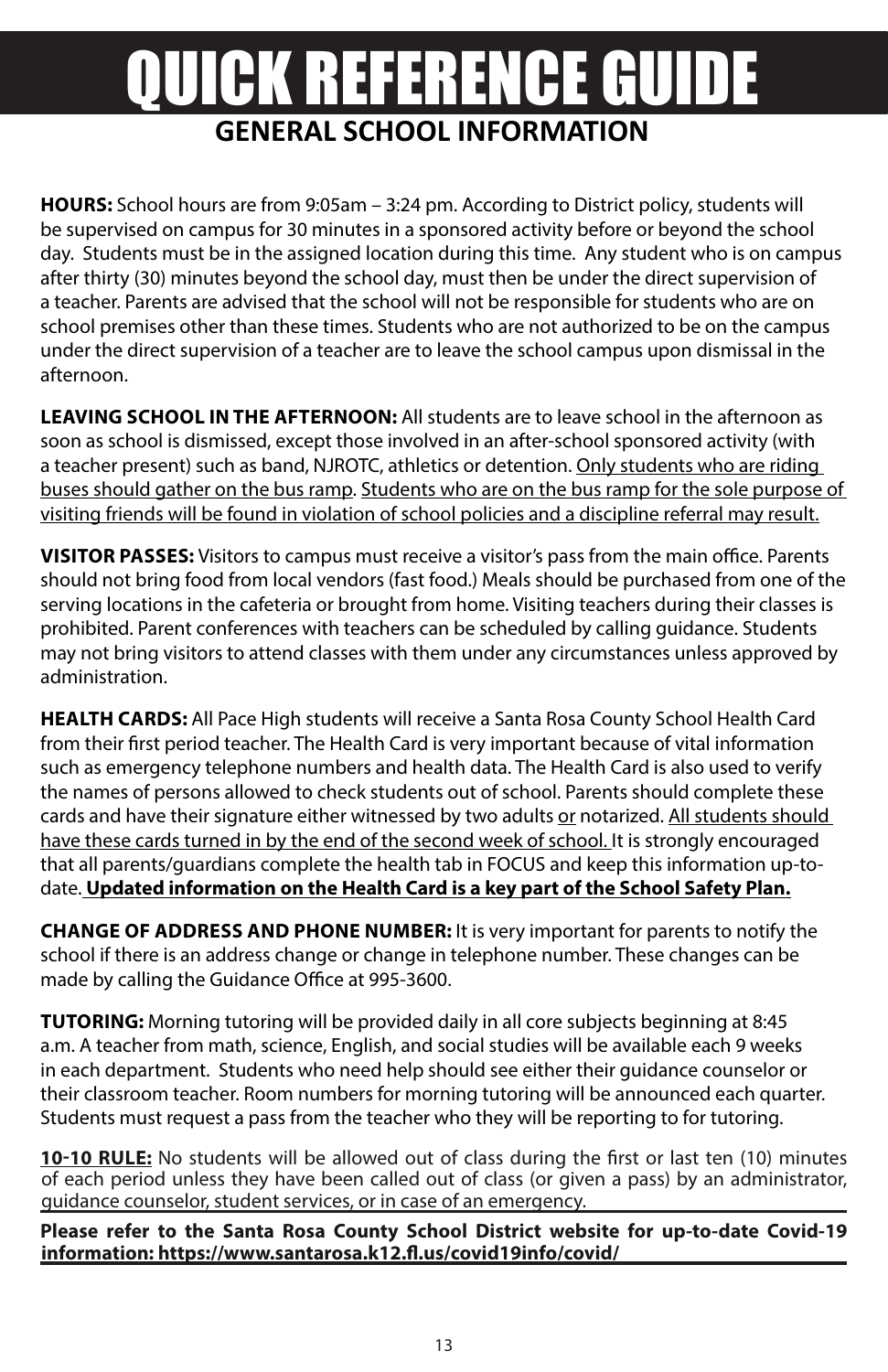# STUDENT SERVICES GUIDELIN

### **Philosophy**

**Pace High School's purpose** is to provide quality learning opportunities for all the students it serves in order to move them toward graduation and a productive life. We want students to maximize their potential and become thinkers who use their knowledge to develop wisdom. As a result, all programs, all initiatives, and all curricula reflect our PURPOSE – to act in the best interests of our students. We constantly enlarge our PER-SPECTIVE with our purpose in mind, see POSSIBILITIES, and incorporate them into PRACTICE. This is our School Improvement Plan in action.

Classroom management is a necessary factor in students' development in academics, self-control, and self-understanding. Observing all school regulations should have the effect of making the atmosphere at school safe and conducive to maximum educational benefits for all students enrolled. When students find themselves in the Student Services office due to a discipline issue, every effort is made to help each student develop deeper levels of maturity and responsibility by learning to answer two key questions regarding their own actions: (1) What was my mistake? and (2) What do I need to do to make it right? Our commitment to students is that every day is a new opportunity to make good choices, have a positive attitude, and focus on forward momentum that leads to graduation.

In accordance with Chapter 232 of the Florida Statutes, and subject to law and the rules of the Santa Rosa County School Board, the principal and each member of the instructional staff has the authority (and responsibility) to control and discipline students. In addition, the law prescribes for the maintenance of good order in the classroom and other places in which the principal and his staff have responsibility for students.

**NOTE: All school discipline at Pace High School reflects policies and procedures in accordance with the Santa Rosa County Code of Student Conduct. For a complete list of Santa Rosa County School Policies, see the SRC Code of Student Conduct. Pace High School reserves the right to change or amend policies as appropriate during the year.**

## **Procedural Definitions**

**JURISDICTION –** The discipline policies relating to student conduct are in force during the time a student is transported to and from school at public expense or waiting to be transported, at all times a student is on school premises or in sight of a school board employee, and at all times a student is attending a school-sponsored activity, whether on the Pace High campus or elsewhere.

**DUE PROCESS –** Every student is afforded his/her right to due process in all instances that involve disciplinary action.

**DISCIPLINARY MEASURES AND MTSS PROCEDURES** – Pace High School reserves the right to employ a variety of consequences for students who have not followed the procedures stated in the Student Handbook/ Code of Conduct. Consequences not specifically listed will be determined according to the severity and nature of the offense. Pace High School reserves the right to add or delete from the list below. Consequence options may include one or more of the following:

- **Conference-Student/Teacher or Student/Administrator –** A conference is to be conducted by the teacher or administrator with the student at a time prescribed by the teacher or the administrator. Efforts will be made to schedule the conference so as not to conflict with student transportation. If a conference is scheduled at a time which conflicts with the student's transportation the teacher or administrator will give the parent/guardian prior notice of the scheduled conference.
- **Parent Notification and/or Conference** A parent/guardian will be notified by telephone, planner entry, email, and/or mail about his/her student's behavior. If the offense is deemed serious enough or is of a repetitive nature, a school conference will be arranged involving the student, the teacher, the appropriate administrator, and/or his designee.
- **Before-School Detention** The placement of a student in a strictly controlled environment for a period of 30 minutes in a classroom setting in which the student is required to engage in schoolwork. During this period of time, the student will not be allowed to interact or communicate, verbally or otherwise, with any other student(s). Cell phones are not allowed in Before-School Detention. Cell phone violation during detention will result in a discipline referral.
- **Before School Work Detail –** The placement of a student in a controlled environment with supervision for 30 minutes in which the student is engaged in an assigned contributory task at school for the full period of time.
- **After School Detention –** The placement of a student in a controlled environment with supervision for 30 minutes.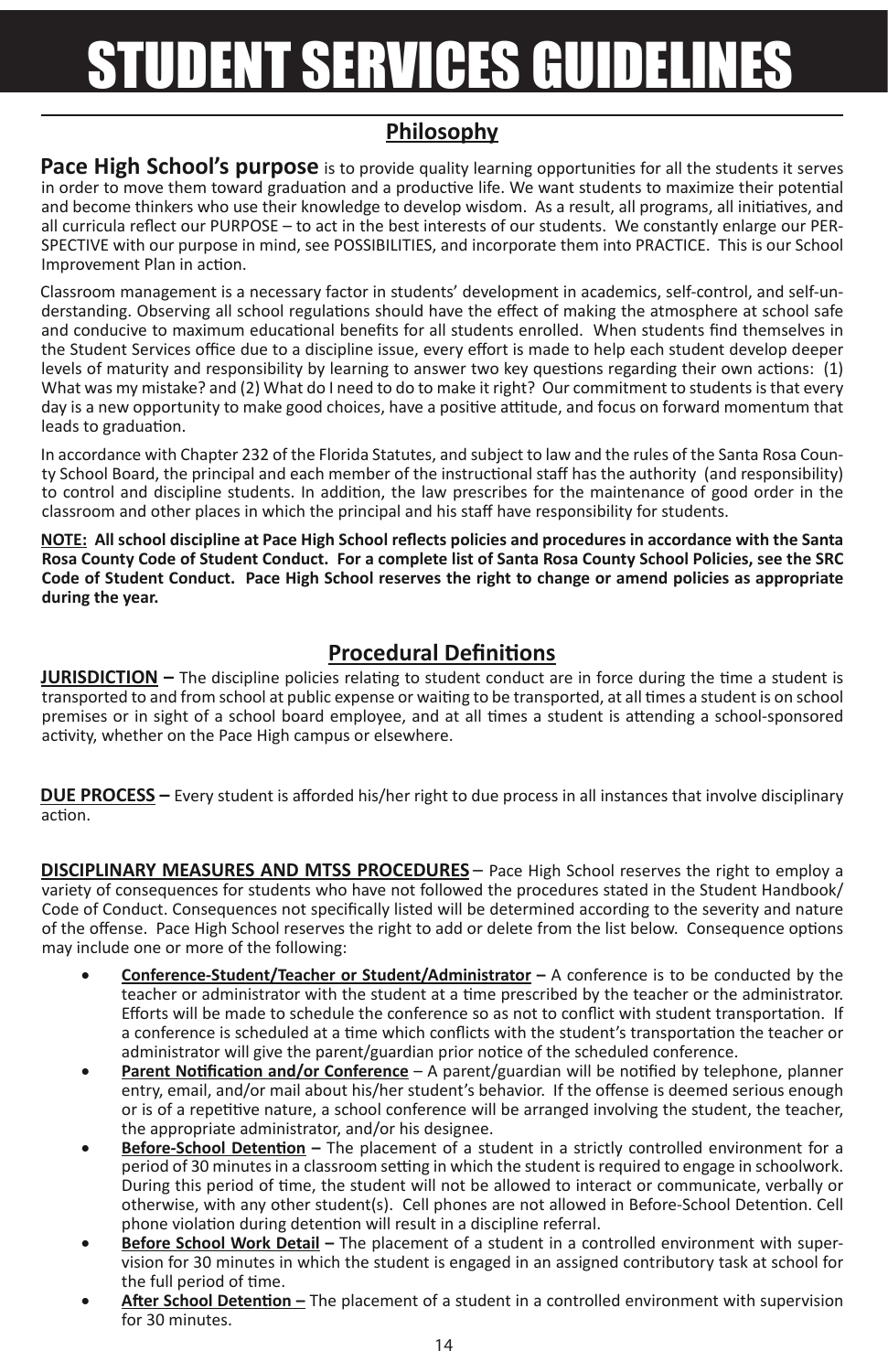- **Lunch Detention** A period of time spent in academic study and isolation from social interaction during his/her lunch period in which the student will also be afforded the opportunity for lunch. The amount of time assigned for lunch detention on any one day shall not exceed the student's normal lunch period.
- **In-School Suspension** The student is placed in a strictly controlled environment for a specific number of days in a classroom setting, which will include participation in a Restorative Justice character development curriculum, completion of class assignments, and an assigned contributory task for the school. Behavior and work ethic should comply with in-school suspension regulations, and completed class assignments are turned in to teachers for credit. If a student that is been placed in ISS causes a disruption to the ISS environment, that student will then finish their discipline consequence as OSS.
- Saturday School Saturday School begins at 8:00 and ends at 11:00 a.m., and involves both work detail and study hall. Students are responsible for their own transportation.
- **Out-of-School Suspension** The student is temporarily removed from the regular school program. The student will not be allowed to attend any classes or school activities on the school premises during the suspension period. Additionally, the student may not be on any campus in Santa Rosa County or be present for any school activities on any campus. **Assignments provided to students suspended out-of-school are due upon the student's return to school. Any assignment provided, but not turned in upon the student's return from being suspended out-of-school will result in the student receiving zeroes for the work assigned.**
- • **Alternative Placement or Re-assignment –** The removal of the right and obligation of a student to attend a public school for a period not to exceed the remainder of the school year and one additional year. This placement offers students educational opportunities in an alternate setting. However, a student who is alternatively placed may **NOT** participate in **ANY SCHOOL ACTIVITY** or be on **ANY** Santa Rosa County school campus without the specific approval of the principal. Seniors who are alternatively placed or expelled during the second semester of their senior year may not participate in graduation activities at Pace High School.
- **Expulsion –** The removal of the right and obligation of the student to attend a public school or to be offered alternatively educational opportunities for a period not to exceed the remainder of the school year and one additional year.
- **MTSS Behavior Monitoring** Students with multiple/significant discipline referrals will be referred to the Multi-Tiered System of Supports (MTSS) Team for additional monitoring in accordance with Santa Rosa County Code of Student Conduct, and a behavior contract may be implemented. The parent/ guardian may be invited to meet with the team and an administrator to discuss possible solutions and interventions that would be appropriate. Academic, attendance, and behavior information will be reviewed to determine supports most likely to create the best possibility for student success at Pace High, or perhaps at another educational facility if appropriate to catch up on credits.

**Disciplinary Offenses:** The following outlined discipline procedures are appropriate guidelines and are not inclusive for all possible infractions, nor or they intended to dictate discipline procedures in all situations. Student discipline is structured in a progressive manner in which repeated offenses are addressed with a higher level of consequence. A student who repeatedly refuses or fails to report for assigned discipline will be deemed in Defiance of Authority and will be disciplined as determined appropriate by the dean or administrator handling the situation. An additional consequence day may be added for being late to an assigned consequence activity.

**Pace High School reserves the right to amend discipline policies and procedures as considered appropriate by the principal or his designee.** 

| <b>Name</b>                   | <b>Title</b>               | Email                          |
|-------------------------------|----------------------------|--------------------------------|
| Amie Filbert                  | <b>Assistant Principal</b> | FilbertA@santarosa.k12.fl.us   |
| John Adams                    | Dean of Students           | AdamsJM@santarosa.k12.fl.us    |
| Aaron Munoz                   | Dean of Students           | MunozAm@santarosa.k12.fl.us    |
| Shelia Davis                  | Attendance Clerk           | DavisS@santarosa.k12.fl.us     |
| Reshana Bennett               | Secretary                  | BennettR@santarosa.k12.fl.us   |
| <b>Betty Parkerson</b>        | Secretary                  | ParkersonB@santarosa.k12.fl.us |
| Marcia Stephens               | Front Window-Check-in/out  | StephensM@santarosa.k12.fl.us  |
| Kristen Smith                 | <b>ISS Facilitator</b>     | SmithKA@santarosa.k12.fl.us    |
| <b>Student Services Phone</b> | (850) 995-3600 x 1114      | FAX (850) 995-3635             |

#### **Student Services Staff**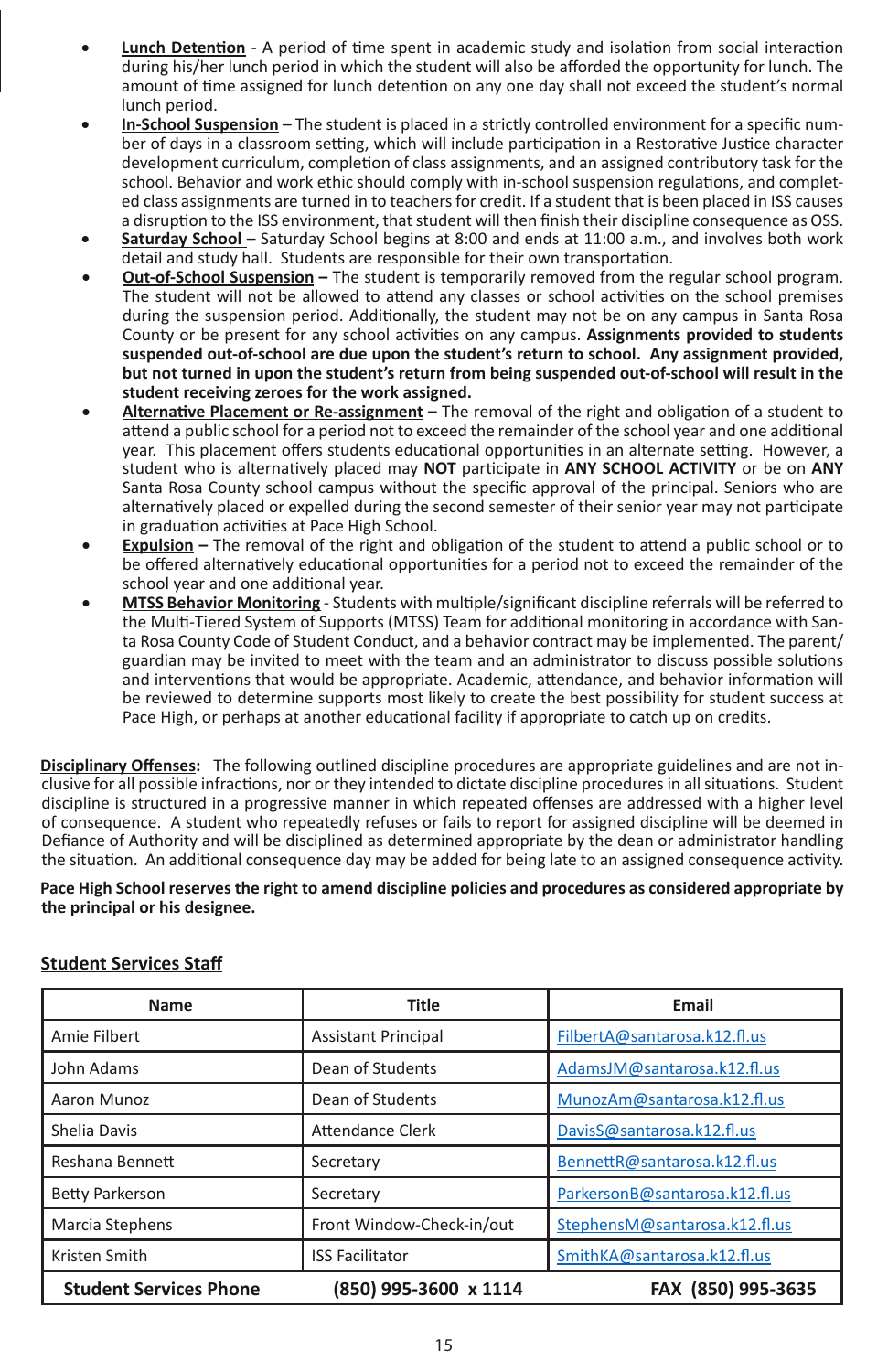# **HIGHLIGHTS: GENERAL POLICIES & DISCIPLINARY PROCEDURES**

**This information is provided to assist students in avoiding disciplinary situations that interfere with or disrupt academic focus and personal success at Pace High School.** 

#### **All consequences will be in accordance with Santa Rosa County Code of Student Conduct and the School Discipline Plan.**

#### **ACADEMIC DISHONESTY –** (Cheating, Plagiarism, Violation of Test Procedures)

Cheating or any form of Academic dishonesty violates personal integrity as well as the basic philosophy of Pace High School, and it results in disciplinary consequences. **Cheating** includes (1) falsifying records or documents, or any form of tampering with documents, and/or (2) improper access and use of electronic devices and instruments as an aid to send or receive information.

Academic cheating also includes, but is not limited to, (1) **Plagiarism** –failing to note the source of information, thereby claiming another's work as your own. (2) copying or allowing copying of tests or homework, (3) stealing of and/or receipt of tests, questions and/or other related materials, and (4) preparing in advance to cheat.

**Violating Testing Procedures** is a failure to follow testing directions, therefore compromising the integrity of the test. This is another form of Academic Dishonesty and will result in disciplinary consequences.

#### **AGGRESSIVE ACTS**

- • **Against Personal Property -** Any act against personal property that results in defacement, damage, destruction, or loss of such property will result in disciplinary consequences as deemed necessary by the deans or administration. A student who willfully defaces school property (real or personal) is subject to suspension or expulsion/alternative placement from school as well as being liable for the restitution of damages. Restoration of damaged property will be made by professional persons at the fair market value for materials and services. The parent/guardian is held liable in lieu of the student for restitution.
- Acts Against School Board Property Any act against school board property that results in damage, defacement, destruction, or loss of such property will result in disciplinary consequences as deemed necessary. Pace High School will notify parents/ guardians of the consequence, and the parents/ guardians will be responsible for financial restitution for damages.
- **Acts Against A Person** Aggressive acts toward other students are not tolerated. Consequences may include out-of-school suspension, alternative placement, or expulsion. **Aggressive acts directed at a staff member will result in a minimum 3-days out-of-school suspension**. When appropriate, the student will be referred to the Santa Rosa County Sheriff's Department for arrest and adjudication.

#### **ALCOHOLIC BEVERAGES: DISTRIBUTION/POSSESSION/UNDER THE INFLUENCE – (See the Santa Rosa County Code of Student Conduct.)**

Offenses include any liquid that contains alcohol, either manufactured or mixed, or any intoxicating beverage and, the violation of laws or ordinances prohibiting the manufacture, sale, purchase, transportation, possession or use of intoxicating alcoholic beverages.

Students at Pace High represent our school during the school day and at all extracurricular activities. The alcohol and drug policy as stated in the Santa Rosa County Code of Student Conduct is in effect at all school events and school-related activities, as well as during the school day at any assigned campus.

**ARRIVAL PROCEDURES –** Once students arrive on school grounds, they are **NOT** allowed to leave campus without permission from an administrator. Students who leave after arriving at school without checking out through Student Services are considered as skipping.

- • Students arriving between 8:30 a.m. and 9:00 a.m. should report to the cafeteria ONLY if getting breakfast or possess a pass to report to a teacher or school sponsored event. Bus riders should remain on the bus ramp courtyard until 9:00 a.m., car-riders will report to Independence Hall, and student drivers will remain in their vehicles until 9:00 a.m.
- Students arriving after 9:10 must sign in with Student Services and are considered Late to School. Parents/Guardians may contact the school within three days if the late arrival is excused.

**ASSAULT/BATTERY–** Detailed definitions and consequences for these offenses may be found in the **Santa Rosa**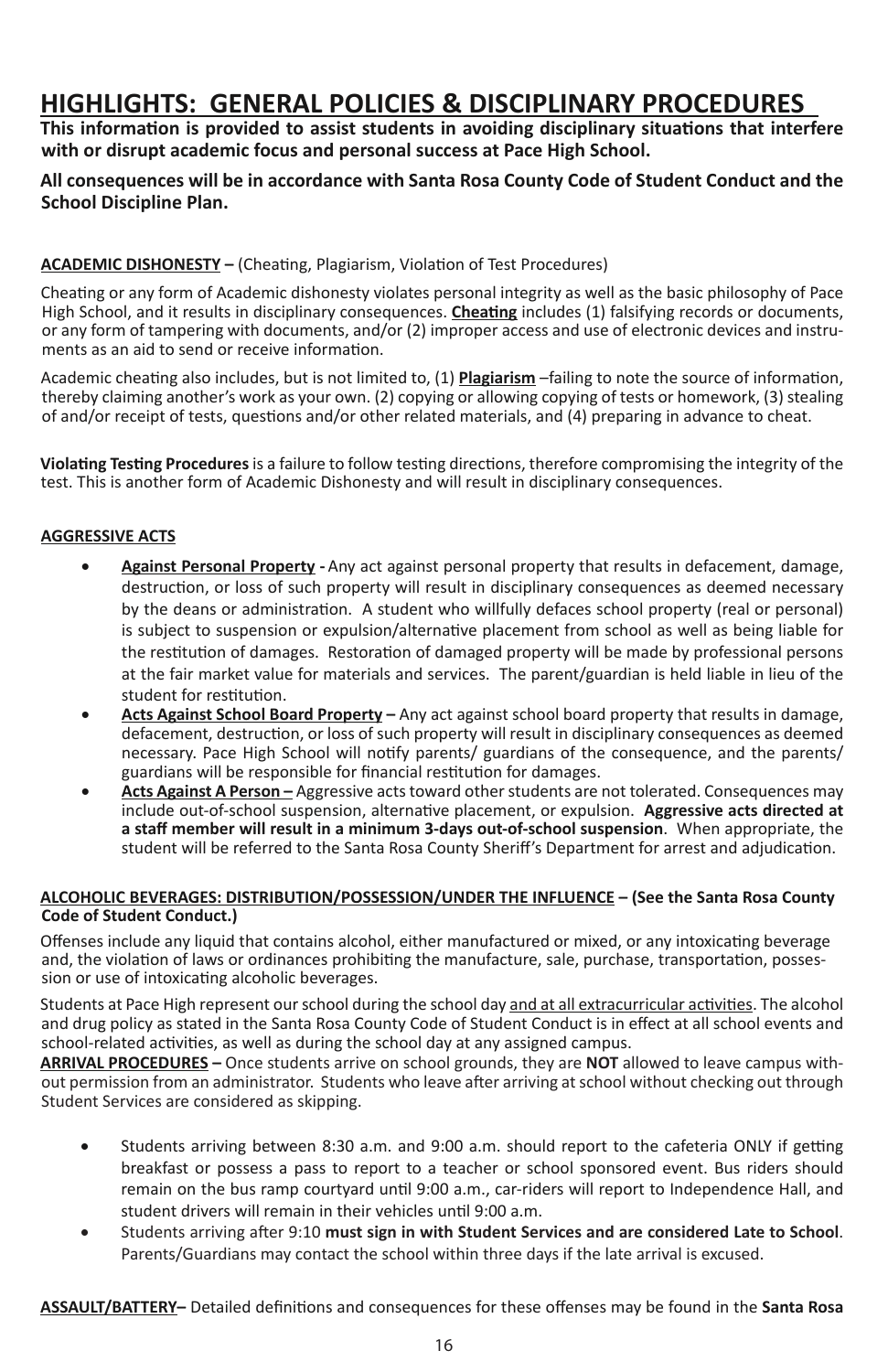**County Code of Student Conduct.** Assault and/or Battery are serious offenses and have consequences ranging from suspension to expulsion, with notification of law enforcement.

#### **ATHLETICS**

Pace High Athletic Mission Statement: "Our mission is to provide through the arena of athletic competition, the development of mind,

body, and spirit. We stress a commitment to excellence based upon the principles of sportsmanship, integrity, hard work, and discipline."

#### **Pace High School endorses good sportsmanship and expects our Patriot students to show sportsmanship and support to our Pace Patriot teams as well as visiting teams and their fans at all athletic events.**

Every student athlete at Pace High must have completed the required physical form and required FHSAA EL3 forms and be on file in the athletic office before trying out for any athletic team.

All athletes must meet the requirements set forth by the Florida High School Athletics Association (FHSAA) and the state legislature. They must (1) maintain a cumulative GPA of 2.0, (2) conduct themselves as ladies and gentlemen at all times, both in and out of class, (3) follow the rules set forth by each of their teachers and Pace High School, and (4) abide by the regulations set forth by the FHSAA. For more information, contact the Athletic Director, Charlie Warner.

No athlete may participate until he/she has the following on file: a copy of his/her birth certificate filed in the guidance office, a FHSAA/Santa Rosa County Pre-Participation Athletic Screening physical form completed and notarized along with the required EL3 forms on file in the athletic office. All forms may be found on the school website and also in the athletic office. Serious violations of the Student Code of Conduct by athletes, as well as other students taking part in extracurricular activities (tobacco, alcohol, drugs) and any violations of the law witnessed by faculty/coaching staff, school appointed chaperones, or reported to the principal or law enforcement agencies, will be subject to disciplinary consequences. This action may include suspension, probation, or removal from the extracurricular activities in which the student is currently participating.

**ATTENDANCE – Pace High School follows the attendance policies set forth in the District Code of Student Conduct. Florida Statute 1003.21 requires students ages six (6) up to 18 to be in regular attendance at school.** Regular attendance is the cornerstone for success at school. When a student must be absent from school, he/ she will be responsible for all work and assignments missed during that absence. Students are responsible for making arrangements with the teacher for makeup work. Within 3 days after returning to school, the student will complete and turn in all makeup work unless given an extension by the teacher. In accordance with Florida Statutes 232.01, all students are required to attend school on a regular basis. If a student misses more than 25 minutes of class, he/she is considered to be absent from that class.

**Excused Absences** – Absences granted for personal illness, illness or death of a member of the immediate family, medical or dental appointments, religious holidays, religious instruction, court date and special emergencies, treatment of autism spectrum disorder by a licensed healthcare practitioner or behavior analyst certified pursuant to s.393.17, F.S., school sponsored activities or pre-arranged absences approved by the Principal or designee. The parent/guardian must notify the school to provide the reason for the absence or respond to the school's inquiry about the reason for the absence within three (3) days of the absence, or it becomes an unexcused absence.

Notification can be made to Pace High School by email, FAX, or handwritten note (in ink) signed by the parent. Each excuse notification should include the following information: date of absence, date of note, student's first and last name, a reason for absence, parent signature, and daytime phone number for parent/guardian. On the day of the absence, a computerized call-out will notify the parent of the absence. If a student has excessive unexcused absences, the student may be required to present written proof (i.e., doctor's/dentist's note, court summons, etc.,) justifying the student's absences in order for those absences to be considered excused.

#### **A. Parental Attendance Responsibility**

#### If your student is absent:

1. Notify Student Services with the reason for the absence in order for the absences to be considered excuse notes should be signed by the parent/guardian in ink, and include the following information: the reason for the absence, the student's first and last name, the date of the absence, and a<br>daytime phone number for the parent/guardian. Notifications to the Student Services office may be by Notifications to the Student Services office may be by FAX, email, or hand-delivered note meeting the criteria stated above.

2. If the school receives no appropriate communication from the parent within three (3) days of the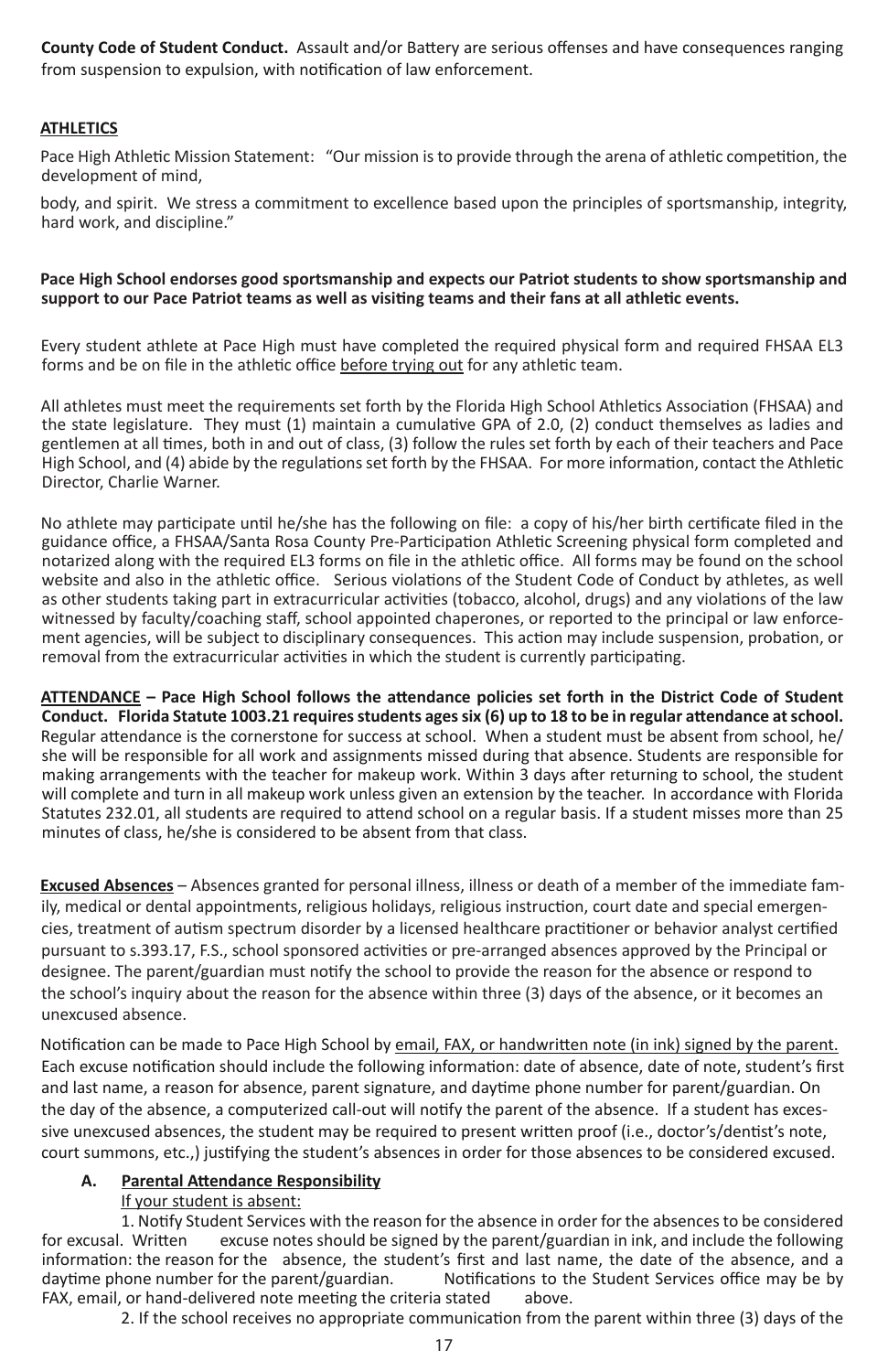absence, it becomes an unexcused absence.

- 3. A zero will be recorded for all assignments/tests that were given during unexcused absences.
- 4. Students who are absent for **3 or more consecutive days may be required to bring a doctor's note** to be excused for those absences.
- **B. Pre-Arranged Absences** A student who desires to be absent for reasons not given above, may make a prior arrangement request to the school Principal by bringing a written request from his/her parent or guardian.
	- 1. Pre-arranged absence requests **must be made at least five (5) school days prior to the date of the absence,** except in the case of an emergency.
	- 2. Students shall make pre-arrangements for their school work to be done; it will be due the day the student returns to school. Work done in the pre-arranged time allotted will be given full credit.
- **C. Unexcused Absences**: Absences for shopping trips, vacations, pleasure trips, truancy, dismissal from school, missing the bus, oversleeping, excessive illness without doctor's verification, repeated Late Check-ins or Early Check-outs, or other avoidable absences which have not been pre-arranged and approved by the Principal or designee. **Three (3) late to school Check-Ins and/or Check Outs, will equate to the student receiving one (1) unexcused absence for truancy purposes.**

**NOTE**: **"Skip Days"** are never sanctioned by Santa Rosa County Schools or the administration of Pace High School. These are unexcused absences.

- **a. Learnfare Program:** The school district will report any wage recipient (student) to the Department of Children & Families when he/she reaches **five (5) unexcused absences within 30 calendar days.**
- **b. Student Contact Program:** If a parent/guardian does not respond to the initial school contact regarding unexcused absences, schools have the option of utilizing a law enabsences, schools have the option of utilizing a law enforcement officer to deliver a letter of notice.
- **D. Notification to School -**Failure to properly notify the school or the inability of the school to reach the parent/guardian to establish the reason for the absence within three (3) days shall result in an unexcused absence.
	- a. The school shall receive notification of the cause of the absence within three (3) days.
	- b. The school will determine if the absence is to be excused or unexcused.
- **E. Habitual Truancy Definition** –A habitual truant is a student who has 15 unexcused absences within 90 calendar days with or without the knowledge or justifiable consent of the child's parent or legal guardian, who is subject to compulsory school attendance under Florida Statute 1003.21(1)(a) and (2), and who is not exempt under Florida Statue 1003.21(3) or 1003.24 or any other exemptions specified by law or rules of the State Board of Education.
- **F. Truancy Definition and Procedures** Missing school without permission, for whatever reason, is considered truancy. Truancy is an unexcused absence and is considered a serious offense. Parents will be notified and appropriate discipline will be assigned.

If a student has had at least five (5) unexcused absences\* or absences for which the reasons are unknown within 30 calendar days, or ten (10) unexcused absences or absences for which the reasons are unknown within 90 calendar days, the teachers whose classes are being missed shall report to the Assistant Principal of Student Services that the student may be exhibiting a pattern of nonattendance.

(\* Three (3) unexcused late to school Check-Ins and/or Check-Outs will equate to the student receiving one (1) unexcused absence.)

- 1) The Principal or his designee shall, unless there is clear evidence that the absences are not a pattern of nonattendance, refer the case to the school's Multi-Tiered System of Supports (MTSS) to determine if early patterns of truancy are developing.
- 2) The parent/guardian shall be invited to meet with the Administration to develop a written Truancy Intervention Plan.
- 3) The parent/guardian shall be informed of the requirements of compulsory attendance laws, Truancy Pick-Up Program and the Department of Motor Vehicle sanctions.
- 4) If an initial meeting does not resolve the problem, the Multi-Tiered System of Supports (MTSS) shall implement interventions that best address the problem. The interventions may include, but need not be limited to the following:
	- a second parent/school conference
	- • referral to the school Social Work Department
	- frequent communication between the teacher and the family
	- • changes in the learning environment
	- mentoring
	- • student counseling
	- tutoring, including peer tutoring
	- placement into different classes
	- evaluation for alternative education programs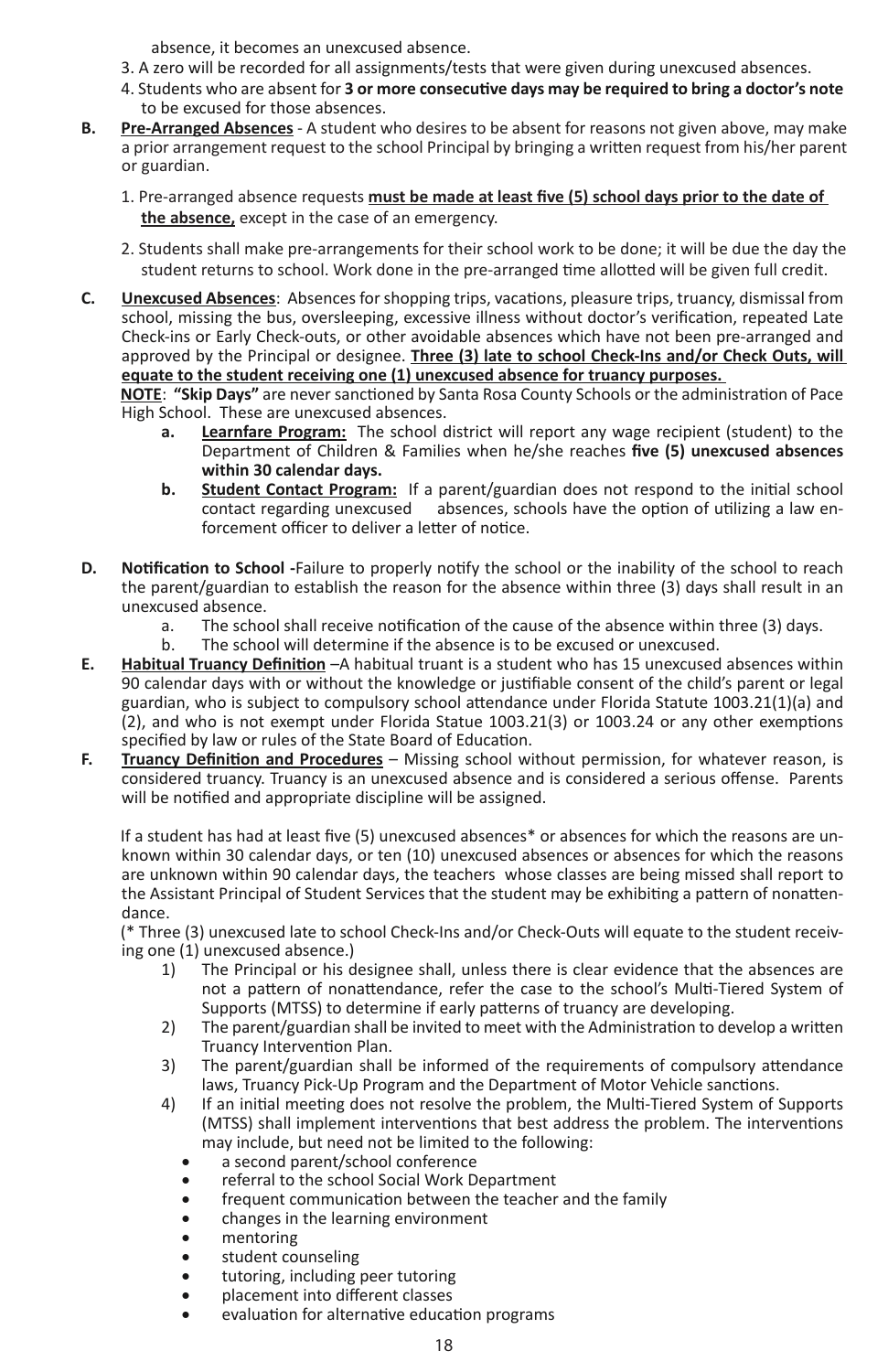- • attendance contracts
- • referral to other agencies for family services
- other interventions, including, but not limited to, a truancy petition pursuant to s.984.151, F.S.

**The Multi-Tiered System of Supports (MTSS) will be diligent in facilitating intervention services and shall report the student to the Superintendent only when all reasonable efforts to resolve the nonattendance behavior are exhausted.** 

- a. If the parent or guardian in charge of the student refuses to participate in the remedial strategies because he or she believes that those strategies are unnecessary or inappropriate, the parent or guardian in charge of the student may appeal to the School Board.
- b. If the Board's final determination is that the strategies of the Multi-Tiered System of Supports (MTSS) are appropriate, and the parent or guardian in charge of the student still refuses to participate or cooperate, the Superintendent may seek criminal prosecution for noncompliance with compulsory school attendance.
- c. If nonattendance continues after the implementation of intervention strategies, the Principal may request that the Superintendent (or his designee) file a truancy court petition. If a truancy court petition is filed, the parents/guardian of the student will receive a summons to appear in circuit court pursuant to F.S. 984.151, and the parents/guardian may be subject to continued court jurisdiction, fines, probation or jail.
- d. If the parent/guardian of a student who has been identified as exhibiting a pattern of nonattendance, enrolls the student in a home education program pursuant to F.S.1002, the Superintendent of Schools shall provide the parent/ guardian a copy of F.S.1002.41 and the accountability requirements of this paragraph. The Superintendent of Schools shall also refer the parent/guardian to a home education review committee composed of the district contact for home education programs and at least two (2) home educators selected by the parent/guardian from a district list of all home educators who have conducted a home education program for at least three (3) years and who have indicated a willingness to serve on the committee. The Home Education Review Committee shall review the portfolio of the student, as defined by F.S.1002.41, every 30 days during the district's regular school terms until the committee is satisfied that the home education program is in compliance with F.S.1002.41 (1)(b). The first portfolio review must occur within the first 30 calendar days of the establishment of the program. The provisions of paragraph six (6) below do not apply once the committee determines the home education program is in compliance with F.S.1002.41 (1)(b).
- 5) If the parent/guardian fails to provide a portfolio to the committee, the committee shall notify the Superintendent of Schools. The Superintendent of Schools shall then terminate the home education program and require the parent/guardian to enroll the student in an attendance option provided under F.S.1003.01 (13), (a), (b), (c), or (e), within three (3) days. Upon termination of a home education program pursuant to this paragraph, the parent/ guardian shall not be eligible to reenroll the student in a home education program for 180 calendar days. Failure of a parent or guardian to enroll the student in an attendance option after termination of the home education program pursuant to this paragraph shall constitute noncompliance with the compulsory attendance requirements of F.S.1003.21 and may result in criminal prosecution under F.S.1003.27. Nothing contained herein shall restrict the ability of the Superintendent of Schools, or the ability of his or her designee, to review the portfolio pursuant to F.S.1002.41(1)(b).
- 6) If a student subject to compulsory school attendance will not comply with attempts to enforce school attendance, the parent, the guardian or the Superintendent or his designee shall refer the situation to the case staffing committee (Child in Need of Services – CINS) and the Superintendent or his designee may file a Truancy Petition pursuant to the procedures in Florida Statute 984.151.
- **G. Truancy Pick-Up:** Any child believed to be of compulsory school age of six (6) up to 18 who does not appear to be under adult supervision may be stopped, interviewed and picked-up by law enforcement officers. Suspended students are also subject to pick-up.
	- 1) Law enforcement officers will stop, interview, and take into custody any student believed to be of compulsory school age or currently enrolled in school.
	- 2) The student will be transported to the school.
	- 3) The school and parents will be notified of the pick-up.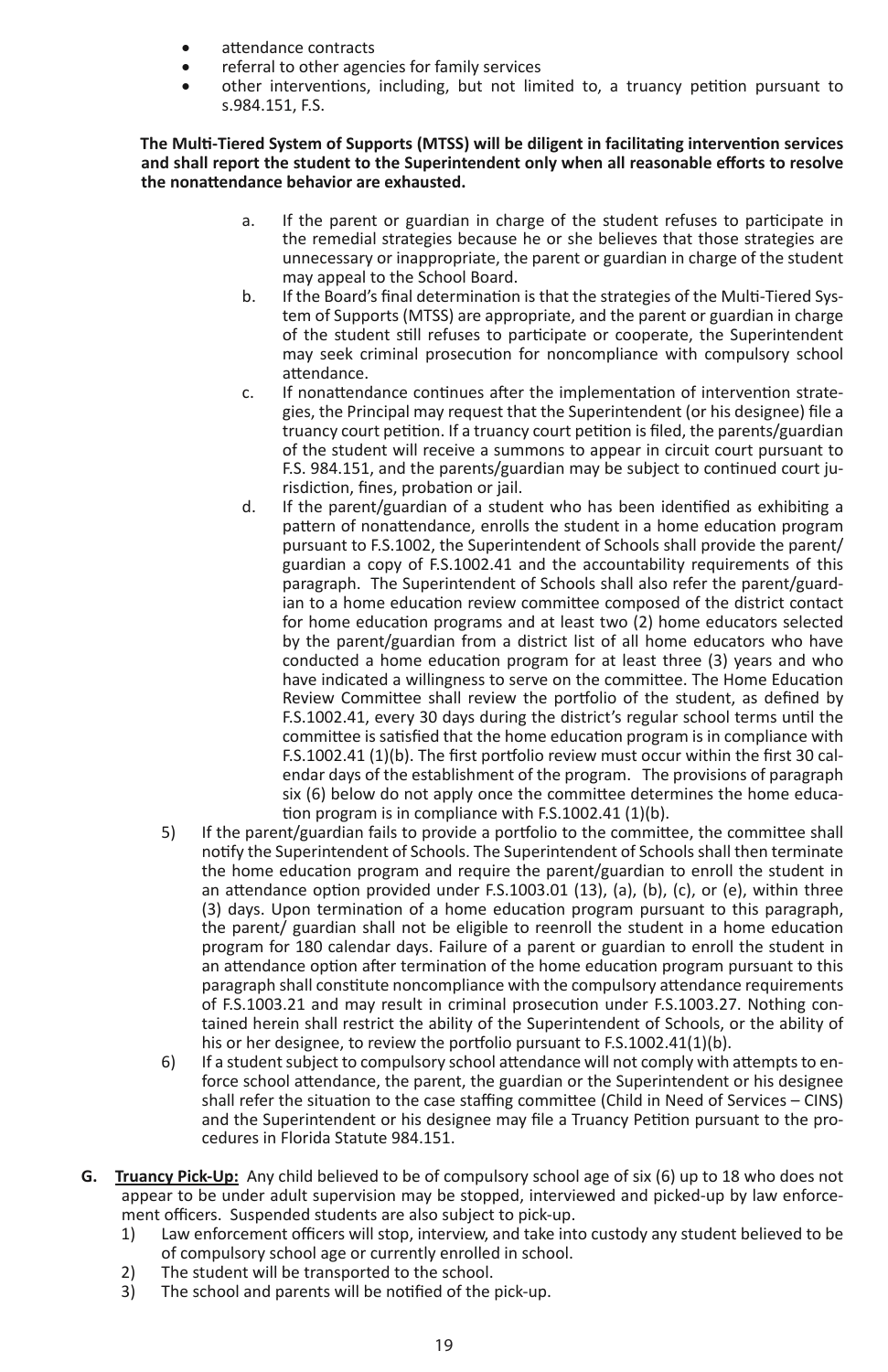**H. Prolonged or Repeated Absences:** When a student is absent repeatedly or for a prolonged period of time due to an illness or injury, the Principal or designee may require documentation from a physician or health care provider. If the requested documentation is not provided, the absence will be unexcused.

A student who has medically diagnosed physical or mental conditions which confine the student to home or hospital and whose activities are restricted for a period of at least 15 consecutive school days, may be eligible for **homebound/hospital services**. Parents/ guardian should contact the student's school Guidance Office to secure an application for these services.

A student who has been sent home with **head lice and/or nits** should return to school, free of head lice and/or nits within two (2) calendar days; absences from school during the two (2) calendar days will be excused. For each occurrence of head lice and/or nits, absences beyond two (2) calendar days will be unexcused.

- **I. Department of Motor Vehicles Sanctions:** A student who is 14 years of age, but less than 18 years of age, and who has had 15 unexcused absences within a 90 calendar-day period or who has withdrawn, having been coded with a state dropout withdrawal code, may have his/her motor vehicle operator's license suspended (in accordance with F.S.322.091).
- **K. Intent to Terminate School Enrollment:** A student between the ages of 16 and 18 who chooses to terminate his/her education must officially withdraw and complete a "Declaration of Intent to Terminate School Enrollment" form which will acknowledge that this action is likely to reduce the student's earning potential and which must be signed by the parent and student. The school must notify the student's parents of receipt of the student's declaration of intent to terminate school enrollment. The student must participate in an exit interview with the student's guidance counselor or other school personnel for determination of the reasons for the student's decision to terminate school enrollment and to discuss actions and opportunities to continue the student's education in a different environment. The student must complete a survey as a part of the exit interview that will provide data on student reasons for terminating enrollment and actions taken by schools to keep the student enrolled. Such action, unless recognized by the School Board as a hardship condition, will cause the student to lose his/her driving privilege.

#### Exceptional Student Education Program (ESE):

- a. Transfer of Rights Under the regulations for FERPA in 34 CFR 99.5(a), parent rights regarding education records are transferred to your child at age 18. If the rights accorded to the parent under IDEA are transferred to your child who reaches the age of majority, consistent with 34 CFR 300.520, the rights regarding educational records are also transferred to your child. (Parent Procedural Safeguards for Parents of students with disabilities, Part B Santa Rosa).
- **L. Absenteeism (High School):** Absenteeism equal to ten (10) or more absences during a semester unit of instruction or five (5) or more absences during a quarter unit of instruction requires the demonstration of mastery of the course for all students:
	- 1) Meeting the class requirements of the semester/quarter unit of instruction and earning a teacher-assigned passing grade.
	- 2) Passing a comprehensive semester/quarter examination covering the performance standards of the semester/quarter unit of instruction at the 60 percent level or above. The length, design, and degree of difficulty of such an exam is to be comparable to the semester/quarter exam required of any other student taking the exam for the same course. Due to state guidelines that prohibit the giving of an additional local cumulative exam in courses required to take a State End of Course (EOC) Exam, the attendance rule does not apply to courses that a State EOC is required to earn credit for the course.
	- 3) Any student who scores below 60 percent on the semester/quarter exam will be awarded a course average of 59 or their actual average, whichever is lower. Any parent/guardian requesting a waiver of this policy must submit their request in writing to the school Principal along with a detailed explanation for the request. The intent of this waiver is for situations regarding absences due to medical reasons. The school Principal or his designee will evaluate each request and make a determination as to whether or not the waiver will be granted.
- **M. Make-Up Work:** When a student is absent from school for school-sponsored activities or for an excused absence, the student shall be responsible for making arrangements with teachers for completing all work and assignments missed during the absence. All make-up work assigned shall be completed within three (3) days after the student returns to school unless given an extension of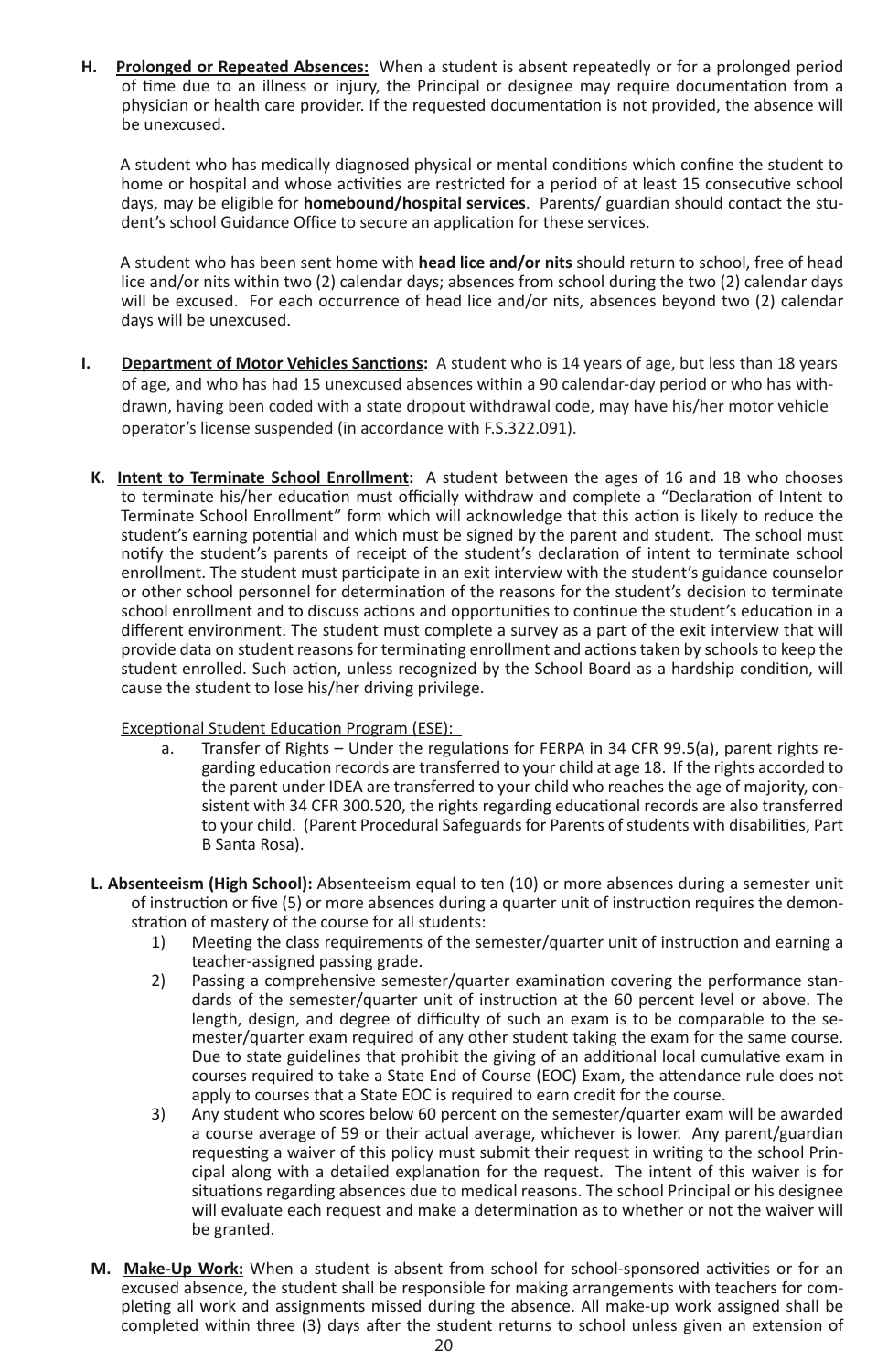time by the teacher. Tests announced prior to the absence can be given on the student's first day back to school, or at the discretion of the teacher. Assignments given prior to an absence that were due during the absence should be turned in the first day the student returns to school (see "Excused Absences"). If the teacher finds it necessary to provide an alternate test or assignment for a student who has been absent, the test or assignment shall be comparable in length, design and degree of difficulty of the test or assignment given to the other students in the class for which the student was absent.

Zeroes will be given for class work and assignments missed during an unexcused absence and may not be made up for grading purposes unless an exception is made by the Principal or designee.

Accommodations indicated on student IEP/504 Plan must be implemented.

#### **Out-of-School Suspension Assignments (High School):**

**Assignments provided to students suspended out of school are due upon return to school. Assignments not completed and turned in upon return to school will result in the student receiving zeroes for the work assigned. Assignments not provided before return to school may be made up within 3 days.**

**N. Tardiness:** For periods 2-6, a student is considered tardy if the student is present on campus, but is absent from class when the tardy bell rings. There are no criteria for excused or unexcused tardies for periods 2-6. Arriving to school late for 1<sup>st</sup> period is defined as "Late to School" (See Section 4.506). All "Late To School" checkins will be coded as excused or unexcused according to district policy. Repeated and/or excessive incidents of tardiness or unexcused Late to School may potentially result in disciplinary action for the student.

**TARDY TO CLASS –** For periods 2-6, tardy to class procedures and consequences will be based on teacher's classroom discipline plan, and will ultimately result in an office referral.

Arriving to school late for 1st period is defined as "Late to School" (See Section 4.506). All "Late To School" check-ins will be coded as excused or unexcused according to district policy. Repeated and/or excessive incidents of tardiness or unexcused Late to School may potentially result in disciplinary action for the student.

- LATE TO SCHOOL CHECK-IN OR EARLY CHECK-OUTS Students arriving after the school's designated start time are considered late to school and will receive a "Late to School Check-In" coding. Students checking out of school prior to the end of the school's designated dismissal time will receive an "Early Check-out" coding. "Late to School Check-Ins" and Early Check-outs" will be identified as unexcused or excused. **Three (3) unexcused "Late to School Check-ins and/or Early Checkouts" will equate to the student receiving one (1) unexcused absence.** Section 1003.02, F.S., "authorizes district school boards to establish policies that **allow accumulated unexcused tardies, regardless of when they occur during the school day and early departures from school to be recorded as unexcused absences."** Students checking in "Late to School" must be present in class a minimum of 25 minutes of the 50-minute instructional period in order to be counted as present for the class.
- • **FIRST PERIOD GUIDELINES -** If the student arrives to first period **after 9:10**, the student is **LATE TO SCHOOL** The student must check-in late with the office of Student Services and receive a pass to First Period in order to be admitted to class. If the student misses more than 25 minutes of class, he/she is considered to be absent from that class. Students who are repeatedly late to school will be referred to the MTSS Team for monitoring and intervention, including notification of parents. Students will earn an unexcused absence for every three (3) unexcused Late Check-ins/Early Check-outs. Accumulation of Late to School offenses could result in consequences such as loss of parking privilege.
- Unexcused Late to School Check in or Early Check out: Missing the bus, oversleeping, skipping, excessive illness without doctor's verification, Repeated Late Check-ins/Early Check-outs, other avoidable events.
- **Excused Late to School Check-**ins or Early Checkouts: Personal illness, Doctor/Dentist appointment, Special event approved by the administration, other unavoidable events.
- **O. Leaving School Prior to End of Day**: It is required that the parent or designated adult sign the student out unless prior arrangement has been made by the parent/guardian. Repeated and/or excessive incidents of leaving school prior to the end of the day may potentially result in disciplinary action for the student. **Three (3) accumulated unexcused "Late to School Check-Ins" and/or "Early Check-Outs" will equate to the student receiving one (1) unexcused absence.** Students with an IEP/504 Plan indicating a modified/shortened school day will not be marked absent.

**BICYCLES** – Students who ride bicycles to school should park them only in the bicycle rack provided by the school. Students must provide their own locks to insure proper security. Students riding bicycles to school are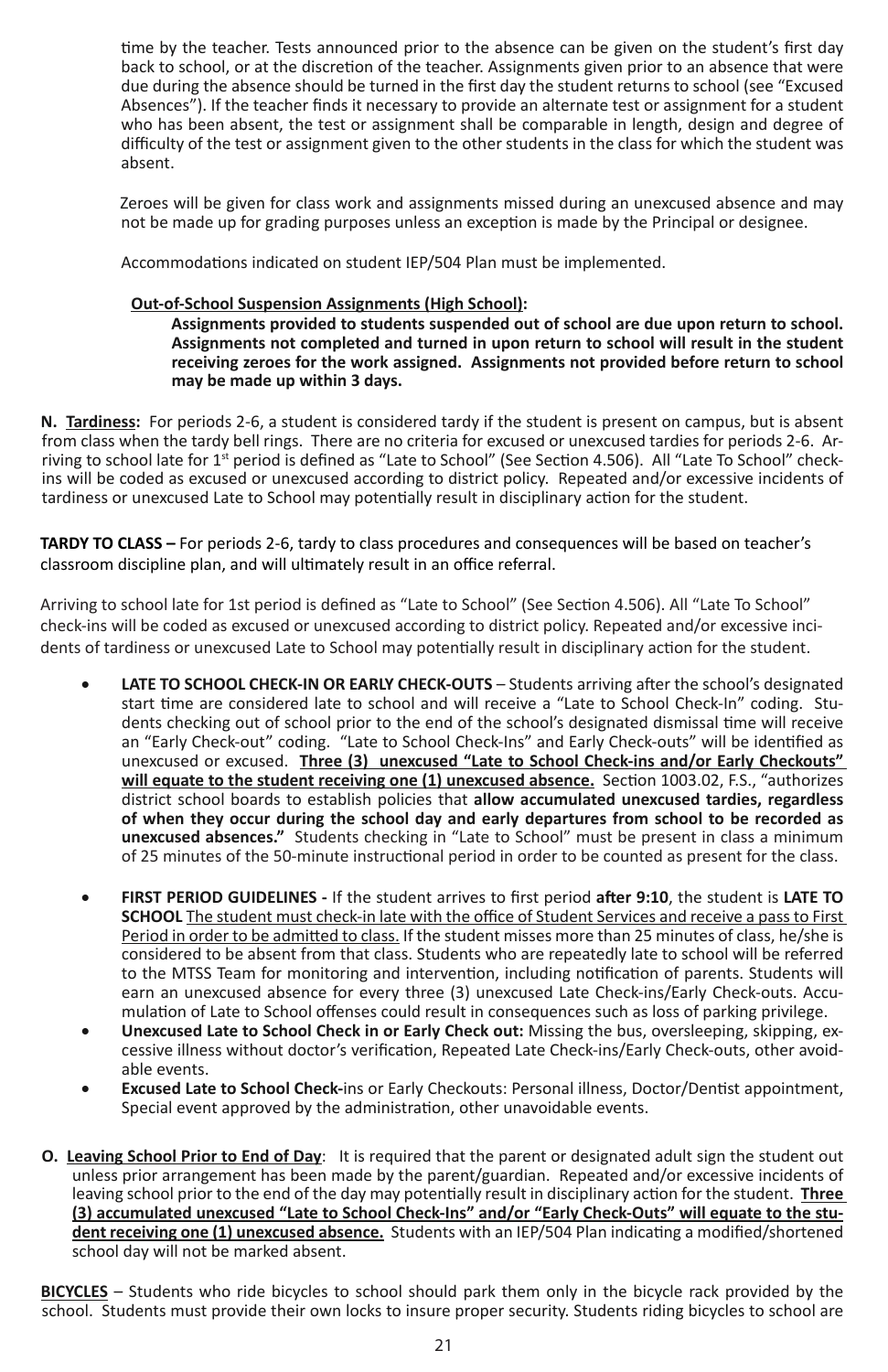required to wear a safety helmet.

**BOOK BAGS AND BACKPACKS** – Students are allowed to bring backpacks to school to transport their books to and from class. These backpacks must be free of inappropriate graffiti and/or markings. The Pace High administration reserves the right to search a student and/or his personal property if reasonable suspicion exists that he/she is in possession of property that violates the District Code of Student Conduct.

**BOMB THREATS/FALSE REPORT** – See Santa Rosa County Code of Student Conduct.

**BULLYING/CYBERBULLYING – Bullying is defined as "a form of aggression in which a person(s) willfully subjects another person(s) systematically and chronically to an intentional, unwanted and unprovoked hurtful verbal and/or physical action(s) which result in the victim feeling oppressed, intimidated, or threatened at any school, on school transportation, on school-sponsored , or through the use of data or computer software that is accessed through a computer, computer system, or network of a Santa Rosa County District School." Types of bullying may include, but not be limited to physical, emotional, verbal, and psychological bullying. Bullying actions may include, but not be limited to teasing, social exclusion, intimidation, threat, stalking, destruction of property, physical violence, theft, humiliation, emotional pain or discomfort, and sexual, religious, or racial harassment. (SB: 2.70, SB: 5.321)**

Parents/guardians or students who suspect that repeated acts of bullying are taking place should report the matter to the school Principal or designee. School personnel will investigate all reports of bullying. Dependent on the facts of the individual situation, school consequences can range up to and including recommendation for Discipline Hearing for removal of the student from the regular school program through alternative placement/ expulsion as determined by school officials. **(See Santa Rosa County Code of Student Conduct)**

**BUS DISCIPLINE PLAN** – All school and district guidelines are in effect on the bus and at the bus stop. Students who violate any of these guidelines are subject to disciplinary action. **(See Santa Rosa County Code of Student Conduct)**

**BUS RAMP -** Only students who are riding buses should gather on the bus ramp and bus ramp courtyard before or after school. Students who are on the bus ramp for the sole purpose of visiting friends will be found in violation of school policies and a discipline referral may result.

**BUS RESPONSIBILITIES** – (Section 13-3.25 Florida School Laws) The responsibilities of pupils transported at public expense are as follows:

- 1) Follow the rules and regulations that are posted on every school bus.
- 2) Recognize that the bus driver has the necessary authority for the control of pupils transported to and from school and school functions.
- 3) Students may be video recorded on buses for disciplinary reasons.
- 4) The bus is an extension of our school; students should conduct themselves as they would in a classroom setting.
- 5) Students who need to take a different bus home must provide the **Student Services Office** with a written note signed by a parent. Notes should be presented to the Student Services Office for approval **before** school on the day of the change. Students may not get on a different bus without a signed parent note with Student Services approval.

**CAMPUS HOURS/LIMITS OF LIABILITY**– Pace High School is open each day for students beginning at **9:00 a.m. (8:30 if getting breakfast or has permission to be with member of the instructional staff)** and is closed to students at **3:45 p.m. Students staying after school must be in the presence of a member of the instructional staff.** Supervision of students authorized to participate in or attend school-sponsored activities on school premises shall begin thirty (30) minutes before the actual beginning of the activity and continue thirty (30) minutes after the actual ending of the activity. All students not involved in extracurricular activities are expected to leave campus shortly after the 3:24 p.m. bell. Students awaiting buses will wait only in the designated area. **Parents picking up students should use the designated parent pick-up area located on the east end of campus.**

**CELLULAR PHONES, and WIRELESS COMMUNICATION DEVICES - ELECTRONIC DEVICES/MOBILE DEVICES POS-SESSION (including but not limited to any electronic communication device) -** A student may bring a mobile device to school. Mobile devices should be kept secure to prevent theft and may be used according to these guidelines: (Statute 1001.41, 1001.42, F.S., SRCSB Policy 5.37\*)

**A. Listening Devices (including but not limited to earbuds, headphones, etc.) Due to safety concerns, if a student chooses to use a cell phone or other device during appropriate NON-INSTRUCTIONAL times, such as between classes, before/after school, or at any time on campus during the school day or at a school activity, and he/she wants to use earbuds/headphones/etc., only one ear may be involved or covered by headphones/earbuds/etc. The other**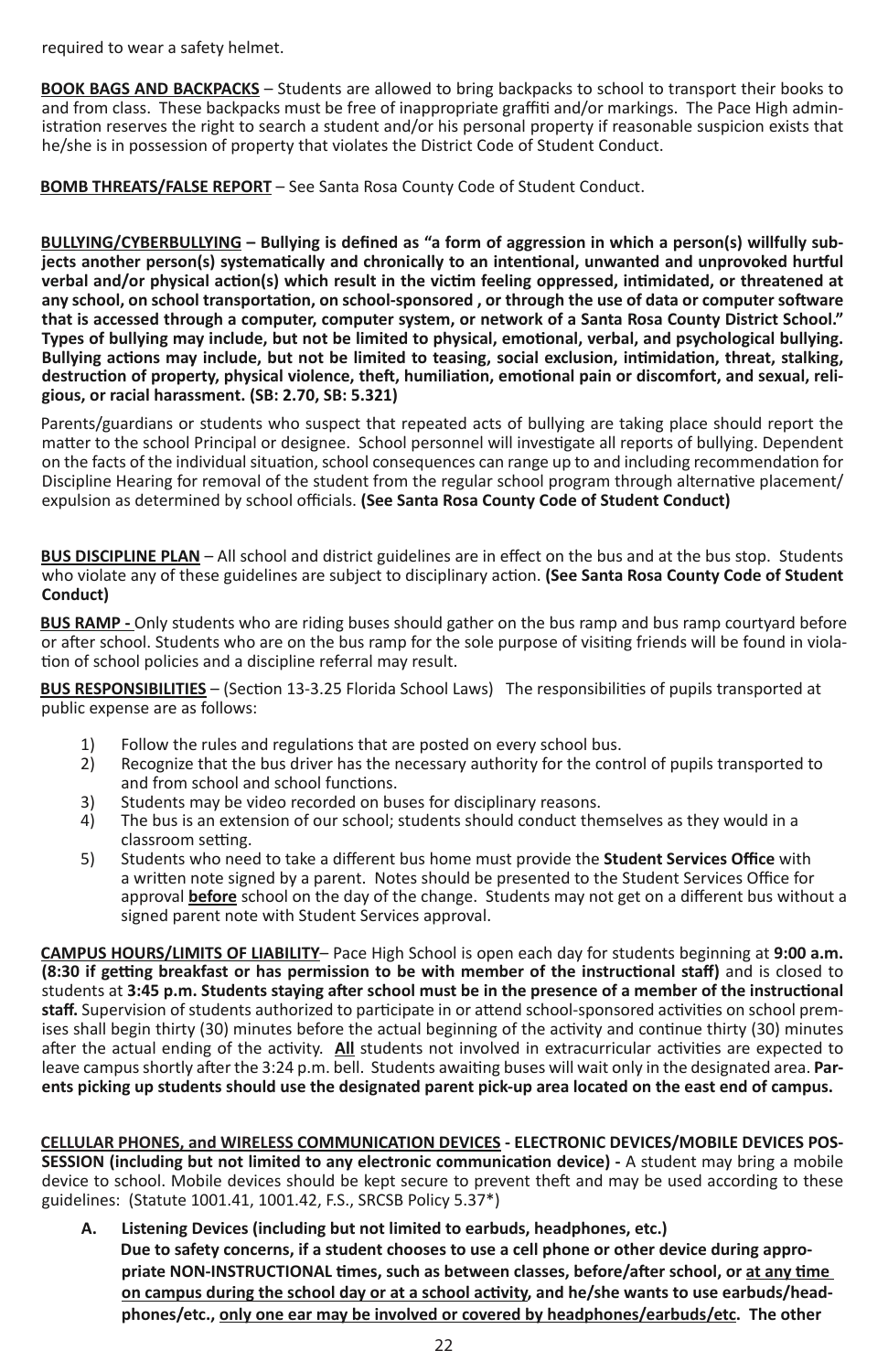**ear must be kept uncovered at all times so that the student can hear voices and situations in their surroundings.** 

#### **Failure to follow this safety guideline could result in consequences.**

#### **B. Mobile Devices**

- Students who bring a mobile device to school, do so at their own risk.
- The mobile device shall be in silent mode during school hours so noises from the device will not disrupt the instructional environment.
- Students may use their mobile device at any time during NON-INSTRUCTIONAL time unless instructed specifically not to do so by a member of the school staff. During INSTRUCTIONAL time (class time, which is bell to bell), a student may ONLY use their mobile device if permission is given by the teacher in charge so the student may participate in an activity that is part of the day's lesson. If it is deemed, by a school official, that the device is being used in an inappropriate manner, the device can be confiscated, turned into the office, and kept until a parent/guardian picks it up.
- Parents who need to reach their child (or vice versa) should communicate via the front office if an emergency arises.
- A student may use a mobile device on a school bus as directed by the official in charge (bus driver, teacher, coach).
- Failure to follow instructions from the school official in charge may result in a discipline referral. **Continued use of a mobile device after being instructed by a school official not to do so may result in disciplinary action.**
- Use of a mobile device in a criminal act on school property or in attendance at a school function may result in criminal penalties as well as disciplinary action.
- Students who may occasionally need to charge their mobile device during school should bring their own **personal battery charger**. Using a wall plug in a classroom is not acceptable.
- **C. Unauthorized Use Of Media/Mobile Devices** Unauthorized photography, audio, or video taping of activities/behaviors/events occurring on School Board property that violates Santa Rosa County School Board Policy during the school day or at school sponsored activities. This includes possessing and/or maintaining the unauthorized images or audio on a device, sending the unauthorized images electronically or posting the images/video to any web/internet site (s). Any student found to have committed these incidents shall be punished in accordance with the policies and procedures of the **Santa Rosa County Code of Student Conduct.**
- **D. Electronic Devices Radios, Ipods, Mp3s, Electronic Games, Laser Pointers, Earbuds/Air Pods, Etc. –** These items may not be used during instructional time unless they are part of an instructional activity. They can be disruptive to the learning climate; therefore, students must follow school staff directions in regard to these devices. Violation of this policy could result in these items being confiscated and consequences assigned. These items may be held until the parent or guardian comes by the school for repossession.

**CHAINS –** Due to the possible hazards that can occur, chains should not be brought to school. Chains will be confiscated and held, and repeated instances of possession of these instruments will result in disciplinary action.

**CHANGE OF INFORMATION –** Accuracy of contact information is critical in order to communicate during emergencies and to relay pertinent and important information to students and families. Should a student's or family's contact information (phone numbers-cellular or home, address, or email) change during the school year, please contact the Guidance department with the new information.

#### **CHEATING –** See **ACADEMIC DISHONESTY**

**CHECKING IN/OUT** – Students arriving after a school's designated start time (9:15 a.m.) are considered "Late to School," not tardy, and will receive a "Late to School" coding. (See Section 4.506). Students checking out of school prior to the end of the designated dismissal time will receive an "Early Check-Out" coding. "Late to School Check-ins" and/or "Early Check-outs" will be identified as unexcused or excused. **Three (3) unexcused "Late to School Check-ins" and/or "Early Check-outs" will equate to the student receiving one (1) unexcused absence**. Section 1003.02, F. S., "authorizes district school boards to establish policies that allow accumulated unexcused tardies, regardless of when they occur during the school day and early departures from school to be recorded as unexcused absences."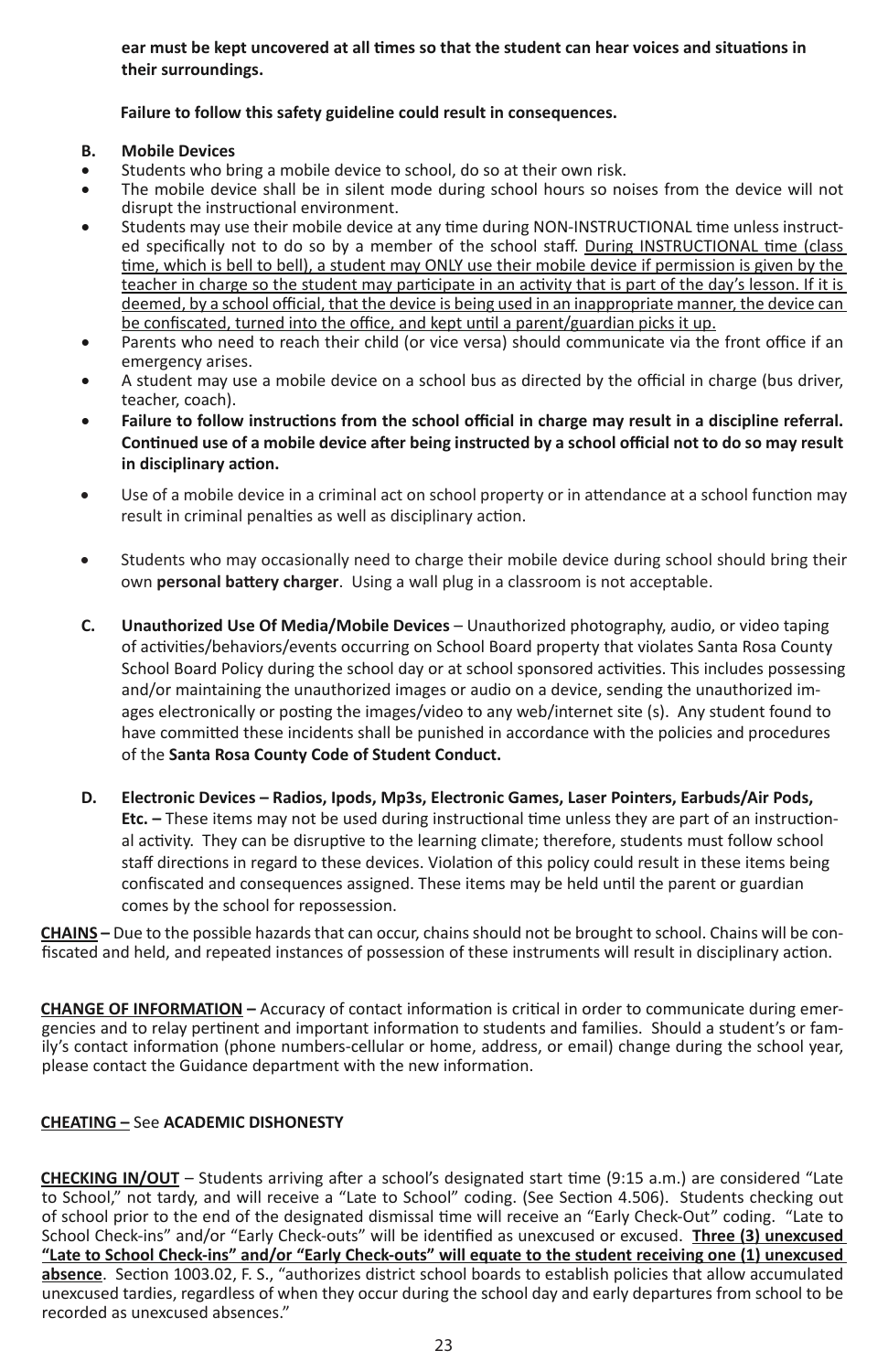Students arriving late to school after 9:10 A.M. must sign in at the Office of Student Services. Any student checking in after any type of an appointment, such as a doctor, dentist, or court appearance, should present documentation from the designated appointment verifying date and time. **Unexcused** Late to School Checkins/Early Check-outs include, but are not limited to missing the bus, oversleeping, skipping, excessive illness without doctor's verification, repeated Late Check-ins or Early Check-outs, and other avoidable events. (See unexcused absence reasons.) **Excused** Late to School Check-ins or Early Check-outs include personal illness, doctor/dentist appointment, court appearances, special events approved by the administration, and other unavoidable events.

**CHECKING OUT/PERMISSION TO LEAVE CAMPUS PROCEDURES –** With their parents' permission, students will be allowed to check out through the **Student Services** Office. **Students who wish to check out should have their parents send a note with them to be dropped off at the Student Services office before school. Students will receive a check-out slip giving the time of their check-out. This slip is to be shown to their teacher before they return to the Student Services office to officially sign out. This pass also serves as their parking lot pass as they leave the school.** In case of an emergency, the office staff will contact the appropriate parent/guardian.

- Students are **NOT** to check out for the purpose of missing assemblies, pep rallies, exam days, or other scheduled functions unless such checkouts are determined to be an emergency. Students should not check out on exam day or state required testing. Likewise, students may **NOT** check out in order to run errands, eat off campus, etc.
- Students who leave campus without checking out in the **Student Services** office will receive a disciplinary referral.
- • An approved adult's signature is required on the check-out form located in the **Student Services** office (See **HEALTH CARD**). Students will not be permitted to leave school with people whose identity has not been satisfactorily established or whose authority to take the student away from school has not been authenticated by appropriate school records.
- When a student checks in/out for a doctor's appointment, any time missed from class will be treated as unexcused unless a doctor's note is provided as verification. (See **ATTENDANCE**).
- It is strongly encouraged that students not check out after 3:00 PM.

**CLOSED CAMPUS** – Pace High operates under a closed campus policy as outlined by School Board Policy. Students are not to leave campus for any reason (lunch included) without first getting permission from Student Services and a parent/guardian. Students who violate this policy will receive consequences.

**CODE OF STUDENT CONDUCT**– This Santa Rosa County legal document serves to inform students of the grounds and procedures to be followed in disciplinary actions. It also contains an explanation of students' rights and responsibilities. The discipline procedures at Pace High School are based upon this legal document.

All students enrolled at Pace High must abide by both school and district rules while attending school, any school function at PHS or at any other location, including transport to and from the function. The Student Planner includes a general list of basic school rules. The Student Planner guidelines and the District Code of Student Conduct may be found on the school website. All students will be expected to take and pass a test on the district and school policies at the beginning of school or when they enroll in school. A review of these guidelines will be conducted and a second test administered at the beginning of second semester.

**DANCES –** Dances at Pace High School are held for the students currently enrolled at Pace High. Proper school identification (ID) will be required. Students and guests must check in with chaperones to gain entrance to a dance. The school retains the right to refuse admission to or remove an individual from a dance for misbehavior or inappropriate actions on or off the dance floor, for previous misconduct at dances, or for suspension. Students who leave the building during a dance may not return.

- If a current Pace High student who is eligible to attend a dance wishes to bring a guest from **outside the school, the Pace High student must complete a Guest Request Form and turn it in to Student Services for review and possible approval. Approval is not automatic, and students will be notified whether their guest is approved to attend.**
- Students and guests should not secure outfits for the dance until they have been notified that the **Guest Request Form has been approved by school officials, reviewed by law enforcement, and permission granted. Guests eligible for consideration must be seeking to attend with a currently enrolled Pace High student, and should be 20 years of age or younger.** Middle school students are **NOT** permitted to attend dances. At the discretion of the administration, dances may be limited to Pace High School students only. Students may receive consequences at school for inappropriate conduct at dances.
- Currently enrolled Pace High students may pick up Guest Request Forms in the Student Services **office prior to each dance. Only one pre-approved guest per student is permitted.**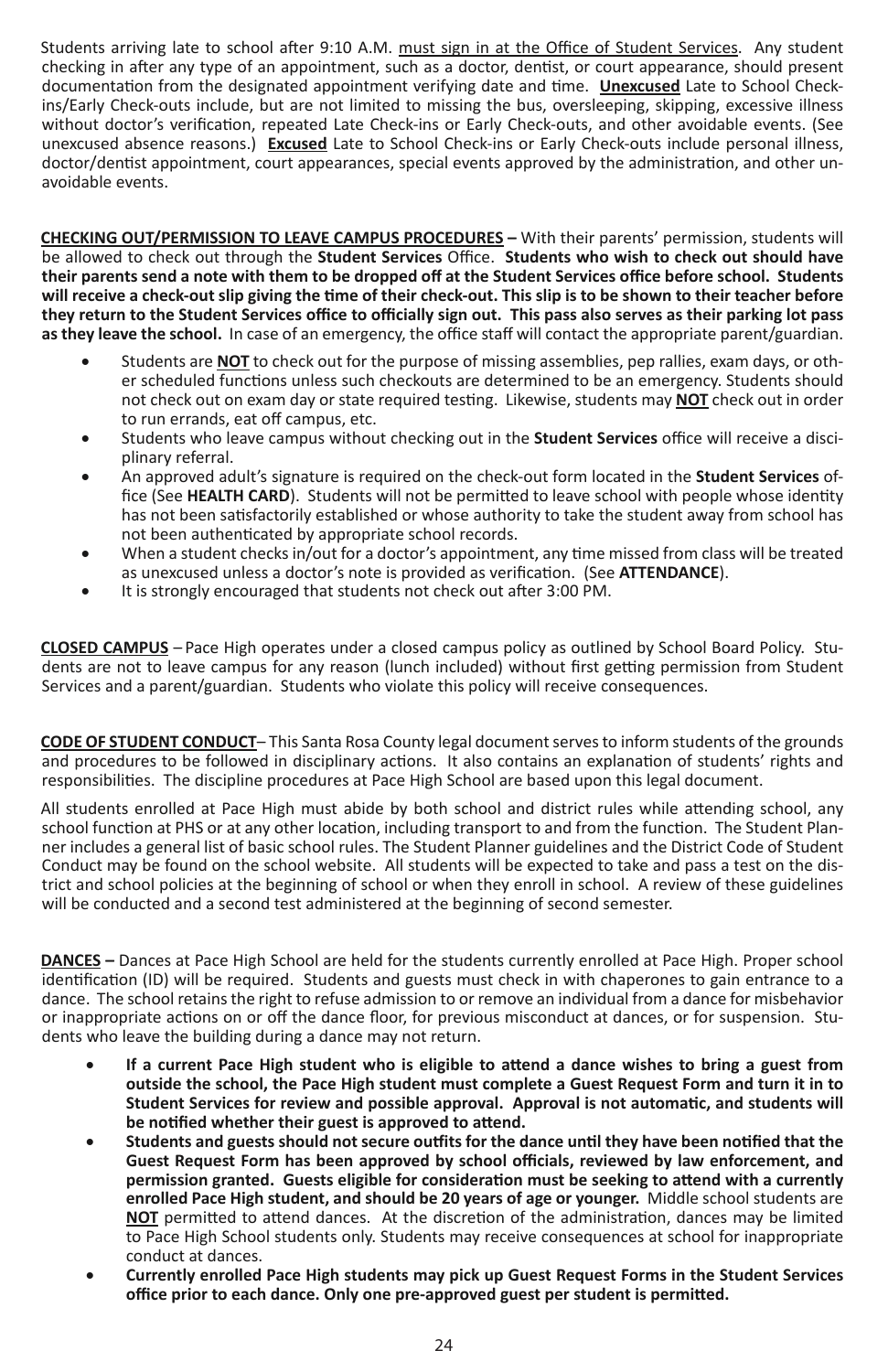**DEFIANCE OF AUTHORITY –** Defiance of authority is defined as "the refusal to carry out lawful or reasonable instructions of authorized school personnel or failure to comply with state law, School Board Policy, local school rule, behavior contracts, or classroom rules." Direct defiance of authority of a school staff member can result in up to 3 days of out-of-school suspension.

**DESTROYING, DEFACING SCHOOL/PERSONAL PROPERTY** - Any student who destroys, damages, or defaces school or personal property, will face disciplinary action which will include restitution for damages. In all incidents, charges may be filed with the Santa Rosa County Sheriff's Department.

**DISRESPECTFUL BEHAVIOR –** Behaving in a disrespectful manner towards staff, an adult in authority, or peers is inappropriate and is subject to disciplinary consequences.

#### **DISRUPTIONS**

- • **CLASSROOM** Conduct or behavior that is rude or disruptive to the orderly process or climate of the classroom will be dealt with immediately by a dean, an administrator, and possibly the school resource officer as appropriate.
- NON-CLASSROOM Non-classroom disruptions include, but are not limited to, disruptions at activities such as pep rallies, lunchtime activities, assemblies, class changes, parking lot activities, athletic events and extracurricular activities. Rude or disruptive behavior during the school day will be dealt with immediately. Consequences could include expulsion or alternative placement, and possible law enforcement consequences.
- • **AT SCHOOL SPONSORED ACTIVITIES** School-sponsored activities include, but are not limited to, activities such as field trips, athletic events, conventions, academic competitions, homecoming activities, and dances. Conduct or behavior that is disruptive to the orderly process or climate of the school environment will receive consequences. Options include removal from the activity or organization, suspension from extra-curricular activities, student/teacher conference, parent notification, detention, suspension, expulsion, alternative placement, or notification of school resource officer.

#### **DRESS CODE – All students must have their school-issued photo ID in their possession at all times while on campus or at school-sponsored activities.**

#### **Pace High School administration reserves the right to define and interpret dress code policies. All class and organization T-shirt designs must be approved by the administration before purchase.**

A student whose personal attire or grooming does not meet administrative requirement for acceptable dress, or whose attire could be hazardous to him/herself will be required to make necessary alterations before going to class. The student may wear clothes provided by Student Services or replacement clothes brought to school from home. If such alterations cannot be made the student may be placed in ISD for remainder of the school day. Repeated violations will result in disciplinary action from detention to suspension.

**(Dress Code) General Guidelines:** Minimum length of skirts, dresses, and shorts – No more than 5 inches (circumference around leg) above the knee. If pants with holes are worn, there must be **no holes more than 5 inches above the knee.** Students are not to wear pants or shorts that show their underwear regardless of shirt length. Any student who is required to wear a GPS (ankle monitor) must keep it covered at all times.

#### **Students are Prohibited from Wearing:**

- Any garment/item or tattoo with obscene or offensive language, pictures or graphics, or any drug, tobacco, or alcoholic beverage advertisement on any garment or item
- Any color, clothing, insignia, emblem, jewelry or other object in such a manner as to indicate membership or association with any secret organization or gang.
- Caps, hats, hoods, bandanas/scarves, or other head coverings (excludes head coverings worn for religious reasons)
- Tank tops, halter-tops, muscle shirts, spaghetti strap blouses or dresses. Shoulders must be covered. No sleeveless shirts for boys.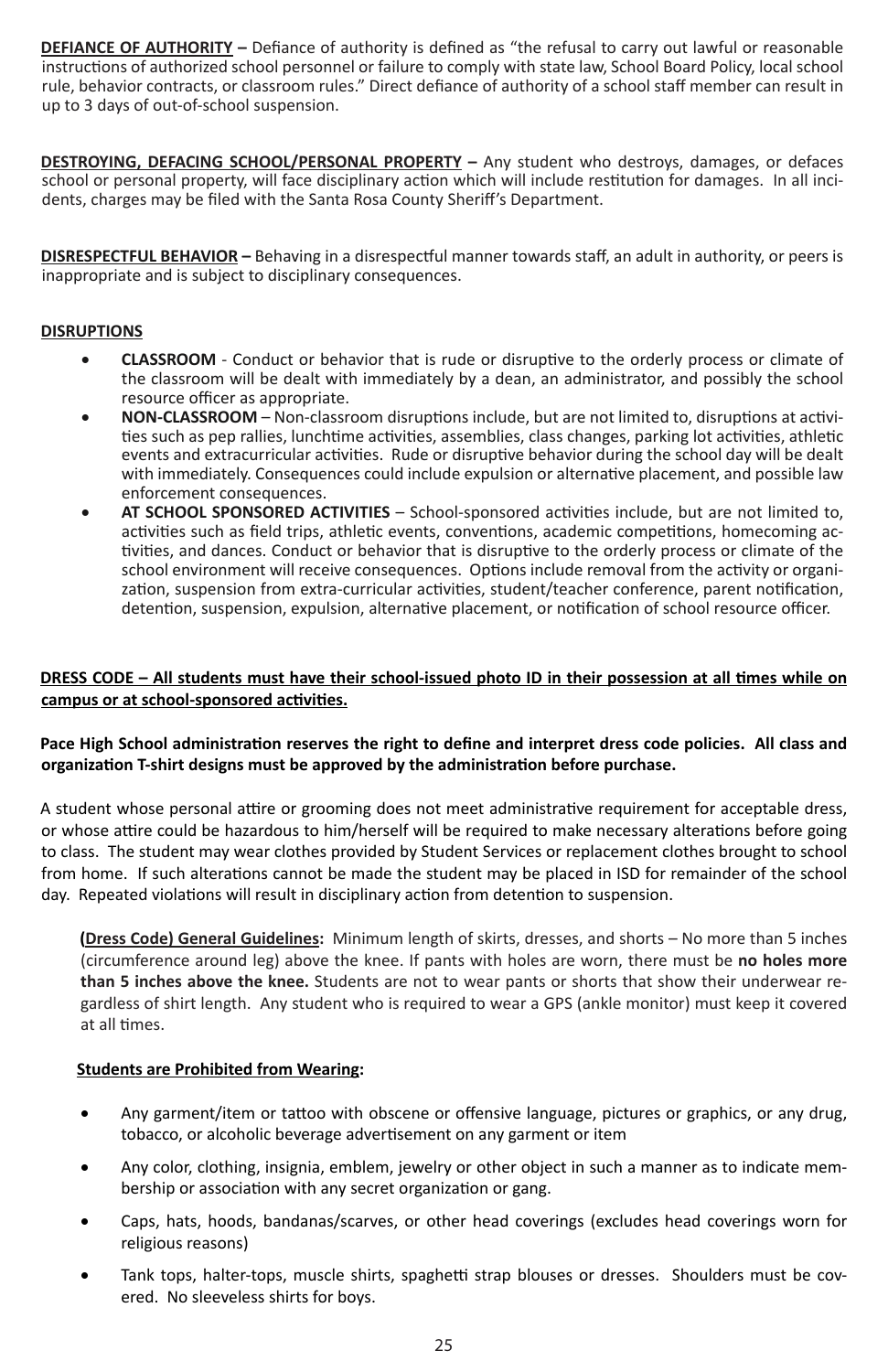- No athletic shorts unless they are no more than 5 inches (circumference around leg) above the knee.
- Visible undergarments, such as boxer shorts, female underwear, nightwear, lounge wear or pajamas. Undergarments must be covered at all times. This includes the expectation that pants cover the hips when sitting so that the undergarments are not exposed.
- • Clothing that reveals undergarments, or blouses or shirts that are low cut or see-through.  Necklines of garments must cover the view of cleavage while sitting, standing, or while one is moving.
- Any form fitting clothing that is extremely tight in how it fits an individual may be deemed inappropriate. Students may not wear form fitting clothing, tank tops, halter tops, muscle shirts, undershirt, sports bras or boxer briefs, or other underwear as outer garments. **(Leggings, spandex, and yoga pants are deemed inappropriate unless lower body is completely covered by an appropriate shirt or skirt.)**
- Accessories that may be potentially dangerous and may include, but are not limited to, spiked arm bands or wrist bands, spiked necklaces, heavy chains, or other sharp objects.
- Sunglasses inside the building without prior approval of the administration.
- Blankets or trench coats.

#### **Since fashion and styles change rapidly, the school administration reserves the right to determine whether a student's dress satisfies the school's policy.**

#### **Students Must Wear:**

- Proper undergarments covered by proper dress.
- Shirts, T-shirts, and blouses that are of appropriate size and length to cover the waistband while sitting or standing.
- Tops that cover the shoulders. The garment's shoulder straps must be at least the width of the first 3 fingers of the wearer.
- Shirts in which the necklines cover the view of cleavage while sitting, standing, or while one is moving.
- Pants that are properly fastened so that the waistband is not below the top of the hip bone (no sagging).
- Shoes at all times (no bedroom slippers)

#### **Students who violate the dress code will be subject to consequences according to the District Code of Conduct and the School Discipline Plan. Repeated dress code offenses may result in a discipline referral for defiance.**

**DRUGS: DISTRIBUTION, PURPORTED –** The distribution of any controlled substance (F.S. 893) or unlawful substance (including "spice" and other synthetic substances); distribution of an inhalant or any substance represented as drugs (such as designer drugs, caffeine pills, herbs, foods) on school property or within one thousand (1000) feet of school property or at a school-sponsored activity on property other than school property. A student who distributes "drugs" is defined as a student who possesses, gives to or leaves drugs for another student. It also applies to the student who takes, receives, passes to/from or picks up the "drugs." These students who engage in the behavior as described in this section shall be subject to the disciplinary penalties for distribution of "drugs."

- Notification of appropriate law enforcement, and parent/guardian.
- • Out-of-school suspension for 10 days.
- • Recommendation for discipline hearing regarding the removal of the student from the regular school program for a period up to one (1) calendar year through alternative placement/expulsion. \*A student has committed a drug offense if they are found to be in possession of a substance purported to be a controlled substance.

This offense can occur on the campus, at any school-related event (even at another location), on the bus or at the bus stop, or within 1000 feet of the school. These procedures are in accordance with in the policies and procedures of the **Santa Rosa County Code of Student Conduct.**

**DRUGS: POSSESSION/UNDER THE INFLUENCE –** Possession or Under the Influence of an Illegal, or Unlawful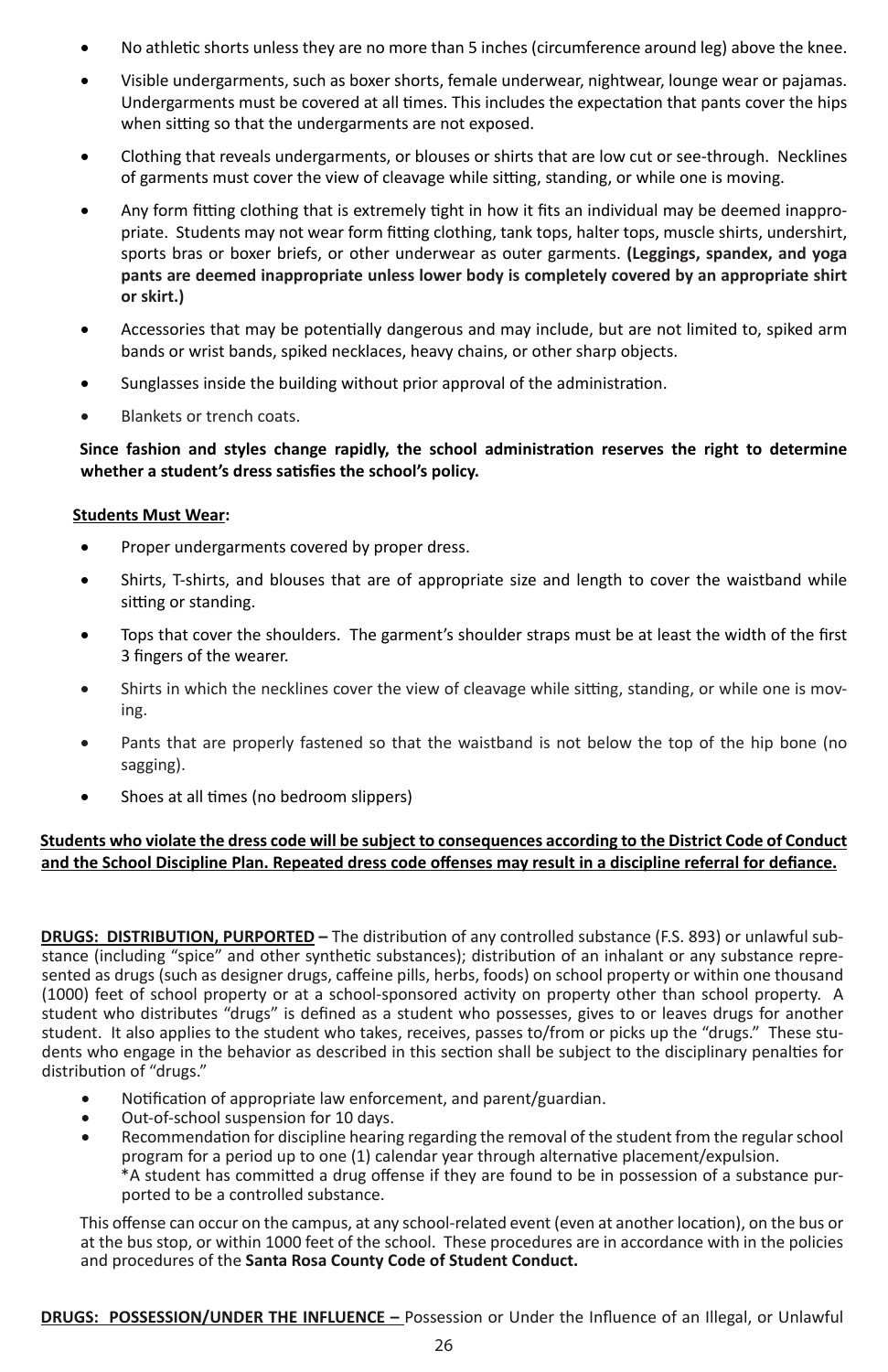Substance, Prescription Drug without a Prescription or Substance Not Used in Accordance with Manufacturer's Instructions. See the SRC Code of Student Conduct for additional information.

- Notification of the appropriate law enforcement agency with a recommendation for restorative justice if allowed.
- Out of school suspension for ten (10) days.
- On a student's first possession violation or when determined to be under the influence of an illegal substance, the school Principal may offer the student an opportunity to participate in a substance abuse diversion education program in lieu of alternative placement. The school Principal shall meet with the parent and student to discuss this opportunity. If the parent and/or guardian agree that their student will complete this program, the student will serve the ten (10) days suspension and be enrolled in the program. The Grade Level Director must be provided proof that the student successfully completed the program within the allocated period of time. Refusal to participate in the diversion program or failure to successfully complete the diversion program will result in the student's appearance before the district Disciplinary Hearing committee regarding the possible removal of the student from the regular school program for up to one (1) calendar year through alternative placement.
- For any subsequent violation, out of school suspension of the student for a period of ten (10) days and recommendation for a Disciplinary Hearing regarding the removal of the student from the regular school program for a period of no less than one (1) calendar year through alternative placement or expulsion.
- If the student is charged with a Felony due to drug possession, the school administrator can request the student be indefinitely suspended from school or have his or her suspension continue until the determination of guilt or innocence or until the charges are dismissed if, in the opinion of the school administrator, the student's attendance would adversely impact the school. Such suspension shall not affect the delivery of educational services to the student, and the student shall be immediately enrolled in an alternative educational program. (See District Code of Conduct – Felony or Felony Acts)

**DRUG PARAPHERNALIA –**Drug paraphernalia is defined as any apparatus or material that may be used in the cultivation, use, manufacture, or distribution of drugs. See **Santa Rosa County Code of Student Conduct for more details.**

**DUAL ENROLLMENT STUDENTS –** Off campus DE students are reminded they are still responsible to know and abide by all of the policies and rules of Pace High School and the Santa Rosa County School District. This includes, but is not limited to the following items:

- Dress code students are expected to be in dress code when on the PHS campus.
- Perfect attendance DE students striving for perfect attendance must get each of their professors to fill out an attendance verification form - it is the student's responsibility to get this done and turn the forms in to Student Services.
- Grades DE students who want their numeric grade to be their actual grade earned in the DE class, and not the standard grade submitted by college, will need to get the form filled out by their professor and then bring it to the Guidance department before the end of each semester. Any grade not turned in at the end of the reporting semester will not be changed.

The attendance and grade forms are located on the Pace High's website and in Guidance.

**ENERGY DRINKS –** Some energy/stimulant drinks are prohibited on school property because they contain alcohol or have age limit restrictions on the purchase indicating they are not intended for consumption by anyone under the required age. Possession, consumption, and distribution of prohibited energy drinks will result in disciplinary action.

#### **EXAM POLICY/INFORMATION - ATTENDANCE AND EXAMS**

When a student is absent ten (10) or more days during a semester, that student will be required to show mastery of the performance standards not only by meeting the class requirements and earning a teacher-assigned grade, but also by passing a comprehensive examination covering all performance standards of the course. Courses with a state-required EOC will give a graded test or activity, but will not be required to give an additional comprehensive assessment as a school final exam in the spring. (See **ATTENDANCE** in the **Pace High School Planner/Handbook** or the **Santa Rosa County Code of Student Conduct**.)

**EXCESSIVE REFERRALS – Any student who accumulates a total of 8 or more referrals of any nature during the course of a school year will be considered in extreme defiance of PHS rules and may be referred to the District Discipline Committee for Persistent Misconduct or alternative placement. Out-of-school suspension may be appropriate for up to ten (10) days. (See DISCIPLINE MEASURES for MTSS intervention and monitoring**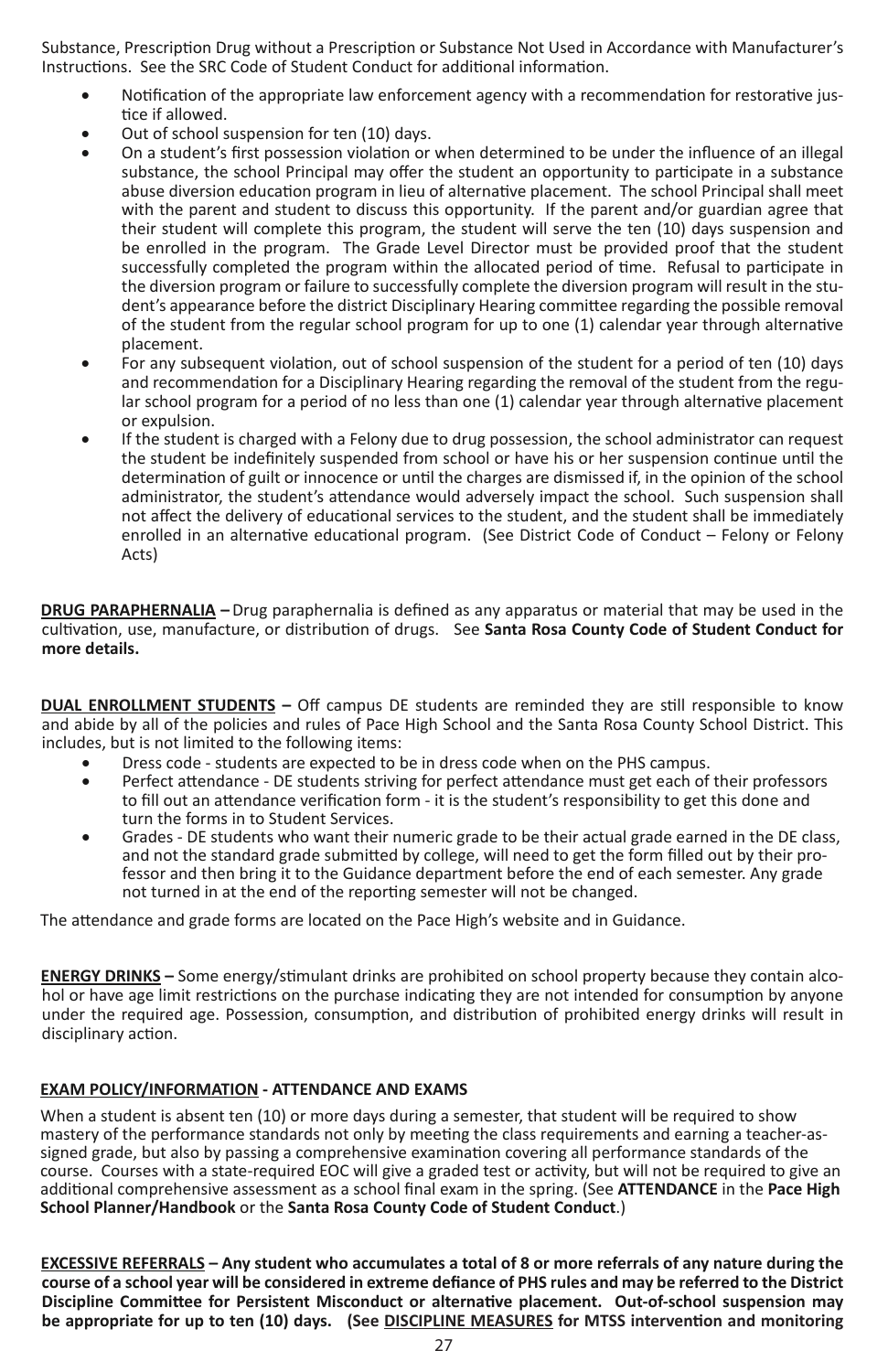**FAILURE TO COMPLETE DISCIPLINARY INTERVENTION –** Students who fail to serve any intervention may have days added or may be moved to the next level of intervention. Repetitive instances of failing to serve will be treated as Defiance of Authority.

**FAILURE TO NOTIFY** – A student who has knowledge of and fails to report to a person in authority the plans or actions of another person that might result or has resulted in harm to a person or damage to property could face disciplinary action. A student may report this information to an administrator, staff member, the **Santa Rosa Speakout** button on the school website, a School Resource Officer at the school; or the student may report it through **Santa Rosa Crimestoppers at 437-STOP (850-437-7867).** 

**FALSE INFORMATION –** Providing false information to a school official or about a school official can result in consequences as described in the SRC Code of Student Conduct.

**FALSE ACCUSATION OF A STAFF MEMBER** – *Any false accusation which jeopardizes the professional reputation, employment, or certification of any member of the school staff.*

1. Disciplinary action, up to and including a recommendation for a Disciplinary Hearing regarding the removal of the student from the regular school program through alternative placement or expulsion as determined by school officials.

2. Notification of parents/guardians of the disciplinary action.

- **FALSE OFFICIAL STATEMENTS –** Whoever knowingly makes a false statement in writing with the intent to mislead a public servant in the performance of his or her official duty shall be guilty of a misdemeanor of the second degree. (Florida State Statute 775.082 and Statute 775.083.)This includes forgery.
- Refusing to identify or falsely identifying one's self.
	- 1. Discipline student in accordance with the school's discipline plan.
	- 2. Notification of parents/guardians of discipline.

**FELONY OR FELONY ACTS –**Any student found to be in violation of criminal code involving a felony or felony act will be addressed in accordance with the policies and procedures of the **Santa Rosa County Code of Student Conduct** and referred to the MTSS Team for progress monitoring as appropriate.

**FIGHTING –** Disciplinary consequences for fighting, in addition to notification of the parent and the school resource officer, will be out of school suspension for 3 to 5 days for the first offense; up to 10 days for the second offense; additional suspension and/or recommendation for alternative placement/expulsion for subsequent offenses.

Instigating or video recording a fight will be subject to consequences in accordance with the school discipline plan.

**FIRE ALARM SYSTEMS –** Any willful and/or malicious activation of a school fire alarm system is punishable by law as a misdemeanor of the first degree. Consequences will include notification of school resource officer and out-of-school suspension for a period of 10 days.

**FIREWORKS/SMOKE-STINK BOMBS/FIRECRACKERS-** Students found in possession of or using fireworks including, but not limited to, smoke-stink bombs and firecrackers will result in suspension from school in accordance with the policies and procedures of the **Santa Rosa County Code of Student Conduct.** This also applies to students found with lighters or matches.

**FLOWERS AND BALLOONS –** No flowers or balloons will be accepted for delivery by Pace High School to students.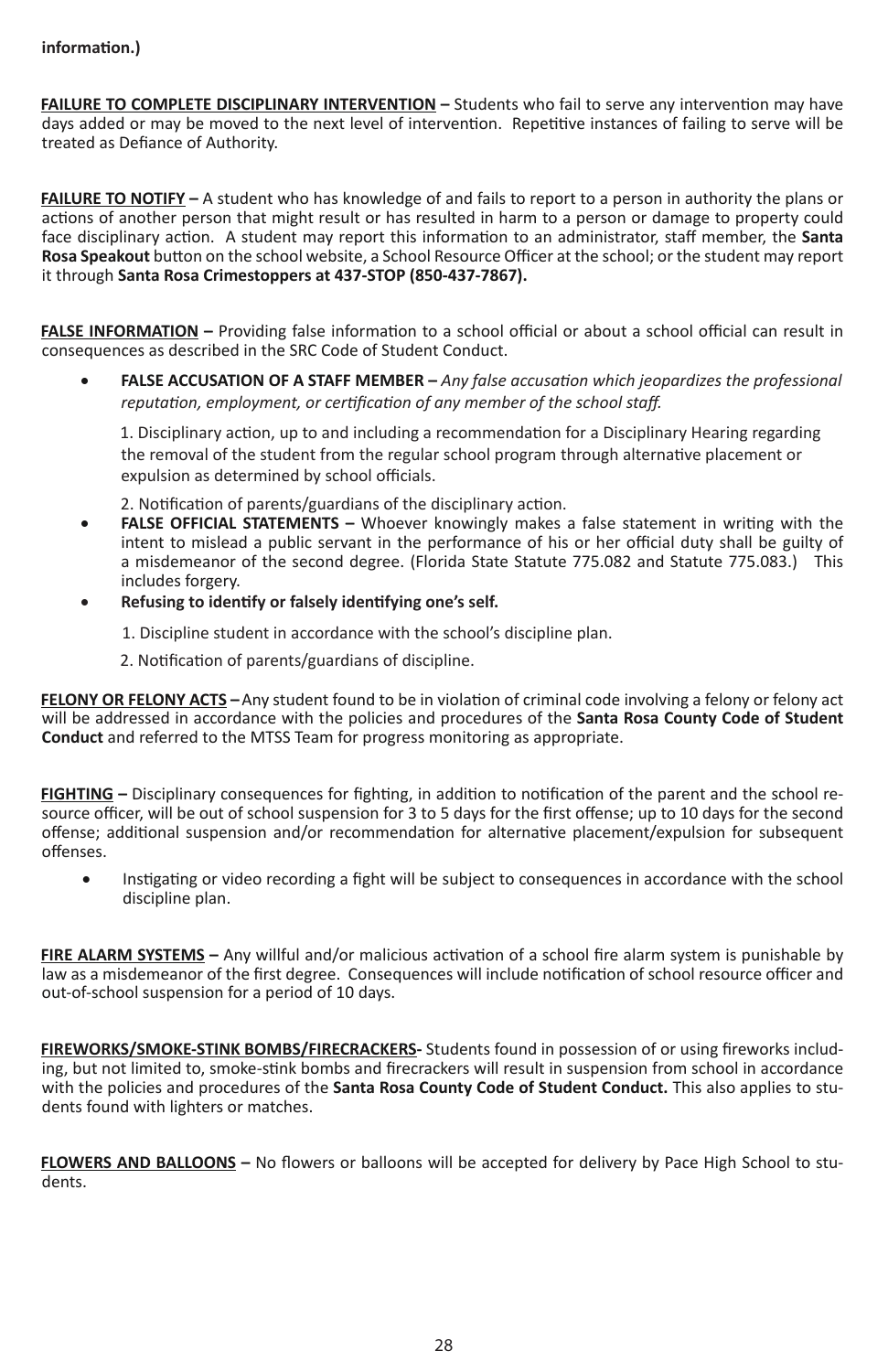**FOOD AND DRINKS – During scheduled lunches, all students are to be in the cafeteria or on the cafeteria deck. Students may not eat lunch in teacher's classrooms or be in other unauthorized areas, including but not limited to the Pavilion, the stadium, or the parking lot.**

- **1) Students may elect to buy a hot lunch or bring a sack lunch from home.**
- **2) Food or drinks from any fast food chain are not to be brought onto the school campus for delivery to students.**
- **3) Students are prohibited from leaving school for the purpose of eating lunch off campus.**
- 4) Food is allowed only in the cafeteria and on the deck area.<br>5) Students electing not to eat lunch are to remain in the lu
- 5) Students electing not to eat lunch are to remain in the lunchroom or on the deck. If appropriate, students may visit the media center during their lunch.
- **6) Students must clean up where they eat.**
- Glass containers/coolers are not permitted on the campus without prior administrative approval.
- 8) Food orders for delivery to students at school are prohibited.<br>9) No food or drink will be allowed in classrooms, unless approve
- No food or drink will be allowed in classrooms, unless approved by the individual teacher for specific circumstances.

**FUND RAISING –** Any class, club, group, or organization must have prior administrative approval for fund raising projects. Monies raised during any fundraiser or activity **must be turned in directly to the appropriate sponsor, not to Student Services.**

**GANG ACTIVITY –** Gang activity of any sort is forbidden at all Santa Rosa County schools. The use of gang associated symbols, writing, clothing, colors, verbalizations, etc., will be dealt with by notification of parent/ guardian and appropriate law enforcement. The student will also be subject to out-of-school suspension up to recommendation for alternative placement or expulsion as appropriate.

**GUITARS/MUSICAL INSTRUMENTS –**All musical instruments should be stored in a classroom during the school day.

#### **GRADING SYSTEM**

- **1) Students are graded and issued a report card each quarter period. The grading system is as follows:**<br>A=90-100
- A=90-100 B=80-89 C=70-79 D=60-69 F=0-59
	- 2) Grades will be determined on the basis of evaluation methods, which may include a combination of acceptable means of evaluating student performance. Each particular method of evaluation must represent a certain percentage or weight of the total grade awarded. Transfer grades from other schools using letter grades will be translated to the following

numeric A=95 B=85 C=75 D=65 F=59

- 3) A required comprehensive semester exam will be given at the end of each semester.
- 4) Grades will be determined at the conclusion of each nine-week grading period by averaging all daily and test grades. At the end of each semester (two nine weeks grading periods), a comprehensive exam will be given to all students in each class. (See EXAM POLICY) In determining the semester grade for each course, each nine weeks' grading period grade will count 40% and the semester exam will count 20%. EOC courses will follow the state guidelines for using EOC scores in calculating final grades.
- 5) Students and parents may use the Student Portal accessed through Classlink on the school web page to monitor grades and attendance in each class. Directions are found on the school website.

**GYM LOCKERS – Students are responsible for the security of their personal belongings. Students are to provide their own lock.** All personal belongings are to be locked in the student's locker during physical education classes and athletic practices. PHS will not be responsible for missing items. **Students who are not enrolled in a PE class my not use gym lockers or be in the locker room at any time.**

**HALLWAY REGULATIONS –** To avoid being tardy to class, students should refrain from standing, sitting, or socializing in the hallways before school and between classes. Students are welcome to visit in the cafeteria, on the outside deck, or in Independence Hall.

**All students must have a signed planner to be in the hallway during class time. Student aides, and other students such as yearbook, ITV, and others, must have their organizational badge with them if they leave class for an assignment.**

Classes are not to be released before the bell rings to end the class period. No passes will be issued to the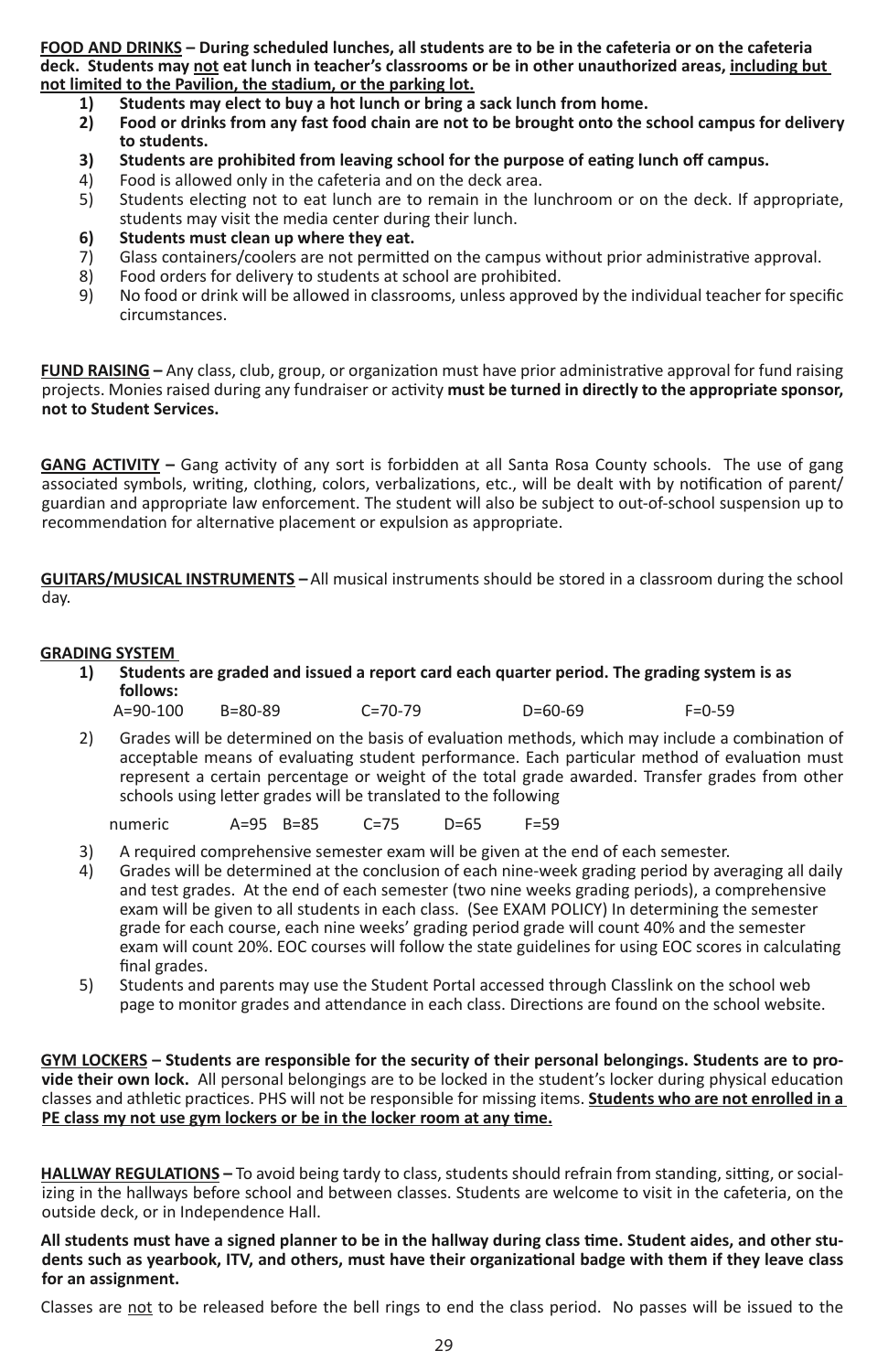vending machines.

As a general guideline to reduce traffic in the hallways and maximize learning, students should take advantage of the daily opportunity to stay in each class for the full 50 –minute instructional period.

**HARASSMENT –** It is the policy of the Santa Rosa County School Board that each student be allowed to receive equal educational opportunities in an environment free from any form of harassment including bullying, teasing, mocking, ridicule, etc. Such acts will not be tolerated, and will be dealt with according to the severity of the harassment including discipline measures from detention to out-of-school suspension, or even alternative placement/expulsion.

**HARASSMENT: SEXUAL, MALICIOUS –** It is the policy of Santa Rosa County Schools that each student be allowed to receive equal education opportunities in an environment free from any form of sexual or malicious harassment as prohibited by state and federal statutes. Students found to be in violation of this policy may receive up to 10-days out of school suspension, a recommendation for a Discipline Hearing, alternative placement/expulsion, and may also be subject to criminal penalties.

#### **HEAD LICE** – See attendance

**HEALTH CARDS –** Health cards (Form 63-06-01) are a vital part of the operation of Santa Rosa County Schools. These cards are given to students during the first week of school to take home, to have filled out and signed by parent/guardian, and to return the card to school the next day. The card must be filled out completely. Failure to turn in the health card could result in disciplinary action.

Health cards must include a parent's signature validated by one of the following requirements: (1) the parent signature must be notarized, **OR** (2) have two witnesses' signatures. This card will be used as a primary tool for determining students who are potentially eligible for Section 504 services under the Rehabilitation Act of 1973. **In the case of an emergency, this card is used to determine who can legally check a student out of school with permission of the parent**. Any physical or mental impairment that substantially limits a major life activity, as well as any disease or condition affecting a student, should be included in one of the "be aware" areas. **It is also encouraged for parents/guardians to complete the health tab in FOCUS and keep student information up to date.**

**I.D. BADGES –** Identification (I.D.) badges will be distributed to every Pace High Student. Students will be required to have this I.D. in their possession while they are at school or a school related event. A replacement ID can be purchased for \$5.

Students who fail to have their I.D. badge in their possession will first receive a warning; the offense will be seen as a discipline issue if the problem persists. **Pace High reserves the right to require students to wear ID badges as deemed necessary for safety reasons.**

**INTIMIDATION –** Any action by a student that would create reasonable fear will subject that student to disciplinary action as deemed necessary by the school.

**LAB/CLASSROOM FEES –** Pace High School may assess fees for a particular class/club in conjunction with the Santa Rosa County School Board policy. These fees assist us in offering programs that would otherwise be unavailable. In no instance are these supplies required or is collection of fees mandatory according to the Santa Rosa County School Board policy 10.21.

**LATE TO SCHOOL CHECK-IN OR EARLY CHECK-OUTS** – Students arriving after the school's designated start time are considered late to school and will receive a "Late to School Check-In" coding. Students checking out of school prior to the end of the school's designated dismissal time will receive an "Early Check-out" coding. "Late to School Check-Ins" and Early Check-outs" will be identified as unexcused or excused. **Three (3) unexcused "Late to School Check-ins and/or Early Checkouts" will equate to the student receiving one (1) unexcused absence.** Section 1003.02, F.S., "authorizes district school boards to establish policies that **allow accumulated unexcused tardies, regardless of when they occur during the school day and early departures from school to be recorded as unexcused absences."**

• **GUIDELINES -** If the student arrives to school **after 9:10**, the student is **LATE TO SCHOOL.** The student must check-in late with the office of Student Services and receive a pass to class in order to be admitted. If the student misses more than 25 minutes of class, he/she is considered to be absent from that class. Students who are repeatedly late to school will be referred to the MTSS Team for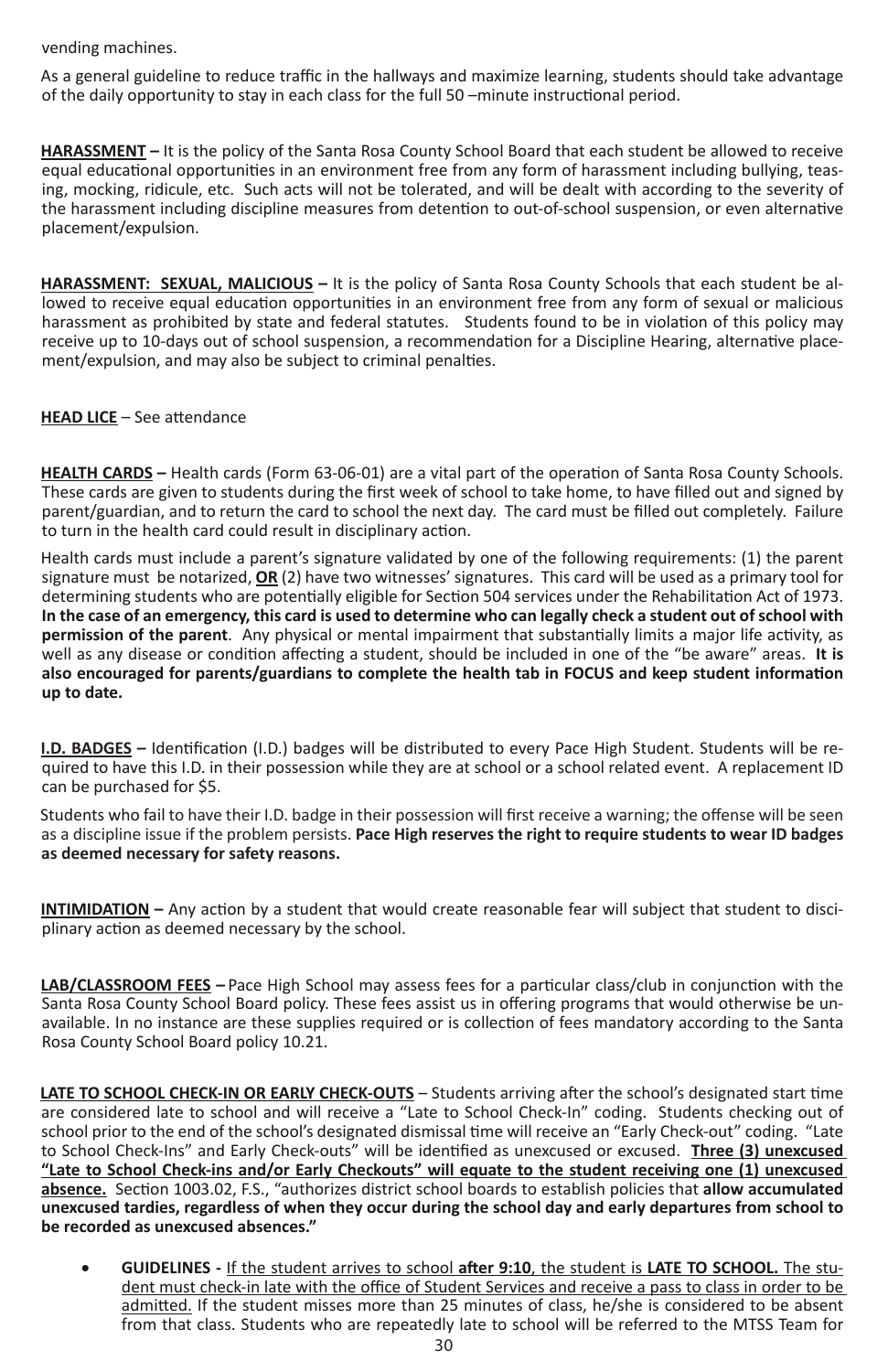monitoring and intervention, including notification of parents. Students will earn an unexcused absence for every three (3) unexcused Late Check-ins/Early Check-outs. Accumulation of Late to School offenses could result in consequences such as loss of parking privilege. Student discipline referrals will begin at the 4<sup>th</sup> unexcused late to school, and each subsequent unexcused late to school, in a nine-week grading period.

- o **Unexcused Late to School Check in or Early Check out:** Missing the bus, oversleeping, skipping, excessive illness without doctor's verification, Repeated Late Check-ins/Early Check-outs, other avoidable events.
- o **Excused Late to School Check-**ins or Early Checkouts: Personal illness, Doctor/Dentist appointment, Court appearances, Special event approved by the administration, other unavoidable events.
- **Leaving School Prior to End of Day**: It is required that the parent or designated adult sign the student out unless prior arrangement has been made by the parent/guardian. Repeated and/or excessive incidents of leaving school prior to the end of the day may potentially result in disciplinary action for the student. **Three (3) accumulated unexcused "Late to School Check-Ins" and/or "Early Check-Outs" will equate to the student receiving one (1) unexcused absence.** Students with an IEP/504 Plan indicating a modified/shortened school day will not be marked absent.
- • **It is strongly encouraged that students do not check out after 3:00 PM.**

**LEAVING CAMPUS –** Once a student arrives for the school day, he/she is to remain on campus. Leaving campus without checking out through the **Student Services** Office will result in disciplinary consequences and could prompt a search of the student and possessions. **(See CHECKING IN/OUT, and ATTENDANCE)**

**LIGHTERS OR MATCHES –** Lighters or matches are not to be brought to school. Violation of this policy will result in confiscation of the item(s) and appropriate disciplinary consequences.

**LOCKLIN VOCATIONAL TECHNICAL CENTER –** Locklin Technical Center is open to qualified third year high school students who are planning a career in various vocational programs. A bus is provided for students traveling to and from the Technical Center. **Pace High School students are allowed to drive to Locklin Vocational Technical Center, as long as Locklin's guidelines are met. See your counselor for further details.** 

For students to maximize the benefit of both campuses, Pace High and Locklin will coordinate so students may attend special assemblies and pep rallies at PHS. Adjusted schedules detailing the timeline and transportation information for these days will be provided.

#### **MEDIA CENTER**

Hours – The library/media center is open each school day from 9:00 a.m. until 3:30 p.m. for study, reading, and checking out materials.

- 1. Circulation All materials must be checked out at the circulation desk. Books may be checked out for a period of two weeks. Students may check out books in their names only. Students must have their school ID's and their planners to check out books.
- 2. Fines –The cost of repair or replacement will be charged for damaged or lost books. Students who have overdue books may not check out books until the books are returned.
- 3. Passes During regular school hours, students who come to the library individually must have their Agenda/Planner signed by their teacher. Planners will be signed by the media specialist when students leave the media center to return to class. Students will sign in using the computer when they come during classes and/or lunch.
- 4. NO FOOD OR DRINK IS ALLOWED IN THE MEDIA CENTER.
- 5. All school and district rules apply in the media center.

#### **COMPUTER USAGE REMINDERS:**

**Do's**

1) You may use Microsoft Programs such as Word, Publisher, Excel, Access, or PowerPoint. **We do not have Microsoft Works!**

- 2) You may access the Internet if you are **researching for a class assignment.** You may use programs that appear on the desktop for FSA practice, ACT practice, or class research.
- 3) You may save your work on a storage device or even bring in a storage device in with information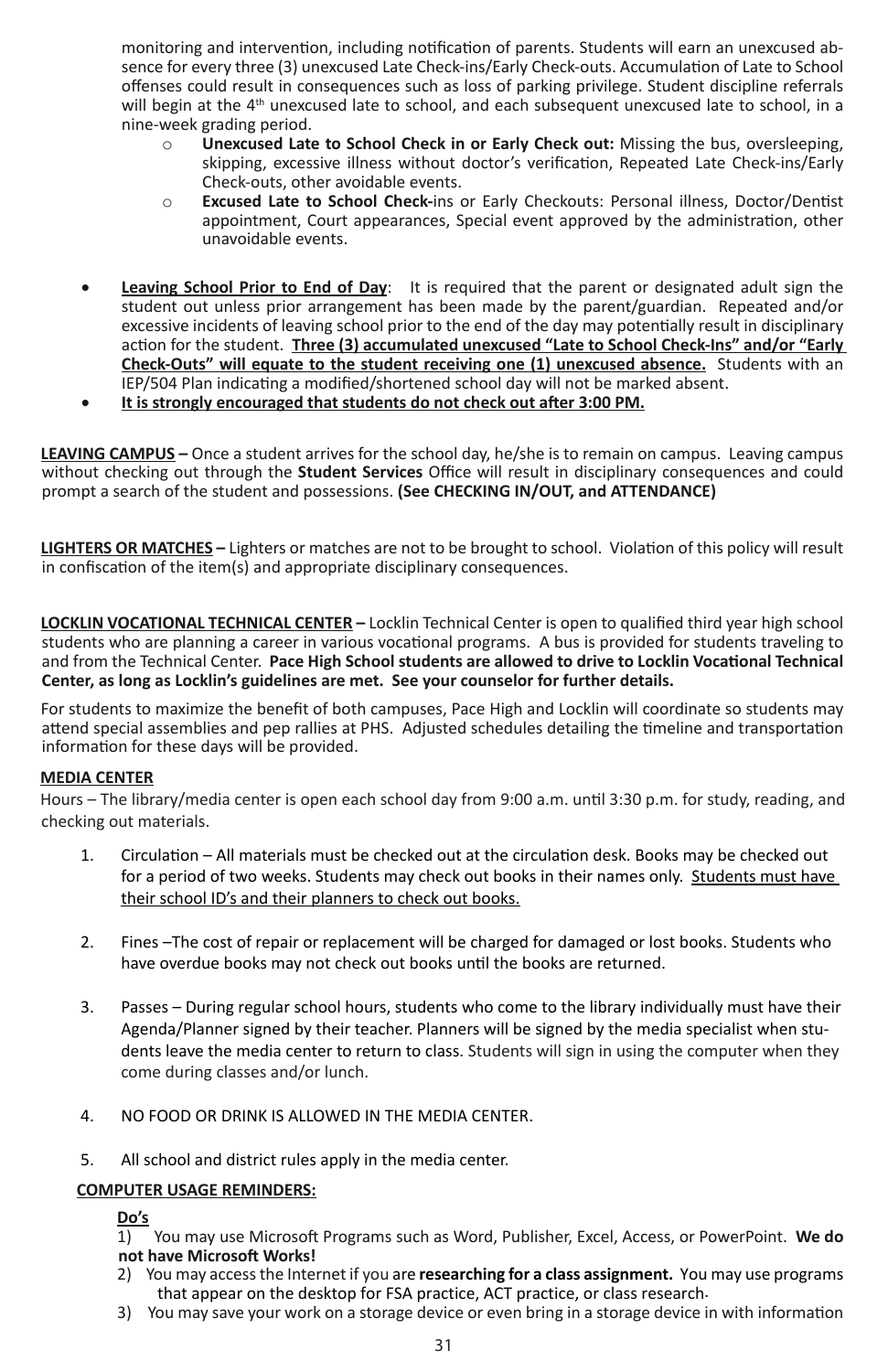on it. We recommend that you work in Office 365 and save your work on your One Drive.

4) You may print out school-related data or information for \$.25 cents per page

#### **Don'ts**

- 1. You may **not** change setting, icons, or programs on the desktop or in the control panel.
- 2. You may **not** bypass the filter placed on the computers or the proxy settings.
- 3. You may **not** surf the net at your leisure or play games.
- 4. You may **not** check your grades during class.
- 5. You may **not** download any programs.

*Please remember that the media center is for educational purposes. Ask the media specialist for assistance when in doubt. We are here to serve as your classroom teachers when you visit with us.* 

**MEDICATION POLICY –** Santa Rosa County School Board Policy states that "Any and all medications, either prescription or non-prescription, to be administered to a student on school premises or at school function (including field trips) **must be brought to the school by parent/guardian/authorized adult representative for retention and administering.** No student will be allowed to have medication, prescription, or non-prescription, with an exception of Epicene, EPIPEN, or asthma inhaler, in his/her possession at school, or on school transportation, or at school functions. Epipens or asthma inhalers will be permitted to be carried with parental permission and physician's signature on the *DISPERSION OF MEDICATION FORM.* The parent/guardian of a diabetic student should contact the school to update the Student Health Care Plan for Insulin Dependent Diabetes Form."

Procedures for dispensation of medication will follow the guidelines and regulations of the **Santa Rosa County Code of Student Conduct.** Any student who has a need to take any and all medication at school is required to get a *DISPERSION OF MEDICATION FORM* from the Health Office prior to any medication being administered on the campus of this school. Failure to comply with this regulation will result in disciplinary action. The policies and procedures found in the Code of Student Conduct will serve as a basis for disciplinary action.

#### **Failure to follow the medication policy as listed in the District Code of Conduct may result in suspension, alternative placement, or expulsion.**

**MOTOR VEHICLES –**Florida law requires anyone operating a motor vehicle on the public highways to be at least 16 years of age and possess a valid driver's license. In order to drive and park a vehicle on the school campus, the student must possess a valid driver's license, must have proof of car insurance, and must have the vehicle registered in the **Student Services** Office. Parking decals will be sold until all spaces are filled and the capacity for the parking lot is full. Seniors, juniors, and then sophomores, in this order, will have an opportunity to purchase parking decals. Student parking will be on a first come, first serve basis.

#### **1) Registration of Vehicle or Motor Bike**

- a. Have a vehicle registration form on file in the Student Services Office.
- b. Have a parent consent form for leaving campus during regular school hours on file for students involved in DCT/OJT and Dual Enrollment.
- c. Pay a registration fee of \$20.00 per vehicle. The cost of a replacement decal is \$5.00.<br>d. Parking decals are to be displayed on the top left side of the rear window.
- Parking decals are to be displayed on the top left side of the rear window.
- e. A limited number of Reserved Parking Spaces are available from the Athletic Director. Contact Mr. Warner for additional details.

#### **2) Student Parking**

- a. Vehicles are to be parked in the morning and not moved or visited until the student is dismissed from school. If an emergency arises and a student needs to go to his/her vehicle during school hours, the student must get permission from the Student Services office and put on an orange vest as verification that the student has permission to be in the parking lot. Otherwise the student will be subject to disciplinary action.
- b. Students are not to park in areas designated for faculty and staff.
- c. Students are to depart from their vehicles immediately after parking.<br>d. Students are to park motorbikes only in designated parking areas.
- Students are to park motorbikes only in designated parking areas.
- e. DCT, Dual Enrollment, and Early College Entry students must have a copy of their current schedules.

#### **f. Students are not to back into parking spaces.**

#### **3) Visitor Parking**

During school hours (9:00 a.m. until 3:45 p.m.), visitors are to use the parking lot located on the east end of the campus (student drop off area). The bus ramp at the front of the school must be left clear for buses.

**4) Operation of Vehicle -** Any student who operates a motor vehicle in excess of the established speed limits or in a dangerous, reckless, or unsafe manner-which includes, but not limited to spinning out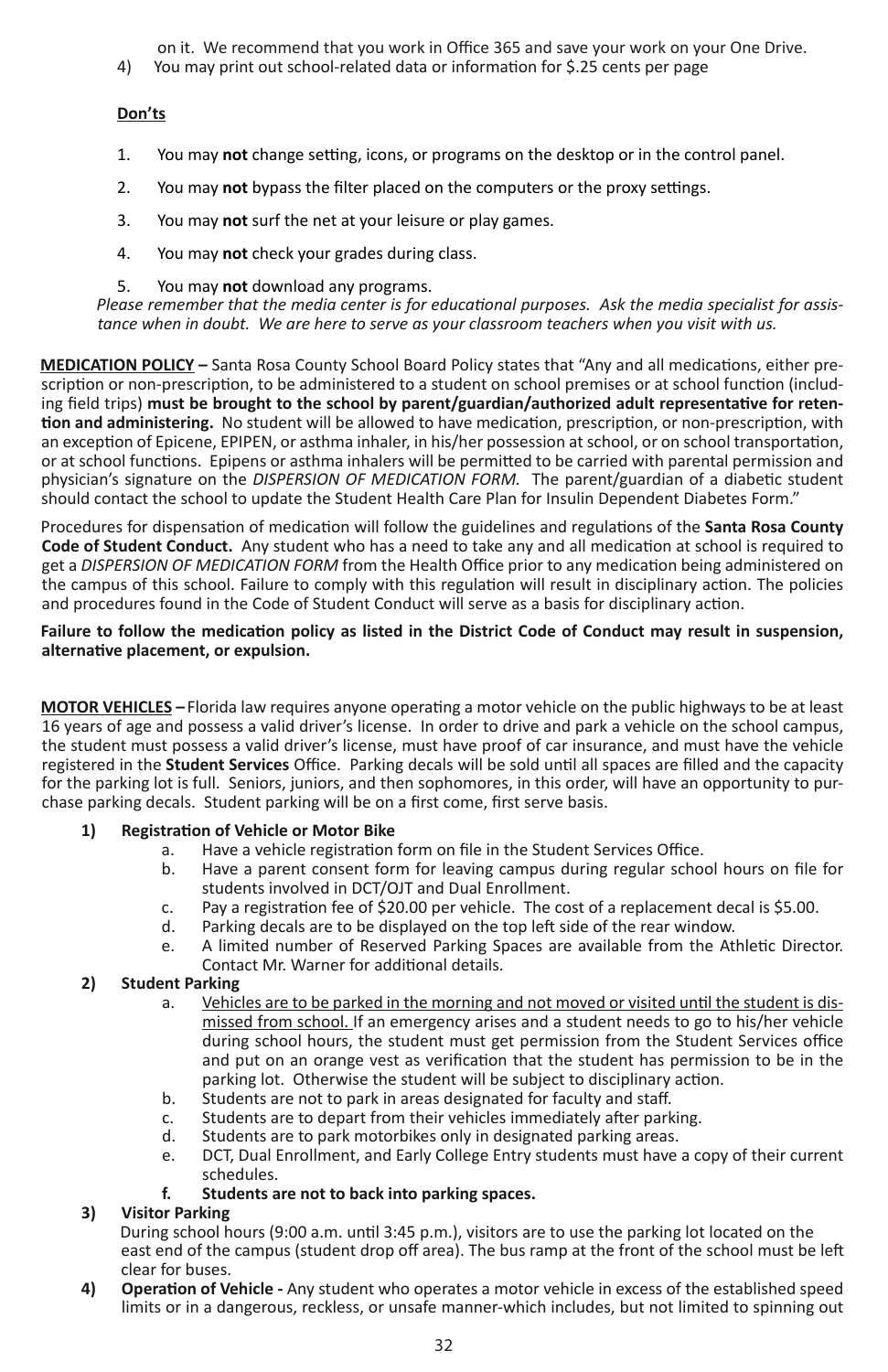and squealing tires-may be suspended from driving on the campus of Pace High School. Law enforcement agencies will be called in if deemed necessary. Drivers must do the following:

- a. Obey all parking lot direction markings and park only in clearly marked parking spaces. Students should not park in *Faculty Only* parking areas. Students may park in the reserved parking area for students if they have purchased a Reserve Parking spot.
- b. Obey a 5-MPH speed limit in the parking lot and any other campus area.
- c. Obey a 15-MPH speed limit on Stadium Road.<br>d. Operate the vehicle in a safe and responsible.
- d. Operate the vehicle in a safe and responsible manner to avoid endangering the driver's life or the lives of other students and/or property. Seat belts must be worn.
- e. Follow closely all traffic signs, pavement markings, and/or deputy/school official in regard to traffic routing.
- f. Avoid playing loud music in the parking lots.
- g. Park only in student-designated parking spaces.

#### **5) Handicapped Parking**

Parking areas are provided for people with disabilities who have vehicles with state sanctioned decals. These areas are located at the front of the school and at the various athletic fields.

#### **6) Student Drop Off Areas**

Students are to be dropped off and picked up in the designated student drop off area (extreme eastern end of the campus).

#### **7) Parking/Driving Violations**

- a. On the first offense, the student will be fined \$20.00.
- b. On the second offense, the student will be fined \$20.00 and his/her driving privileges will be revoked for four (4) weeks.
- c. On the third offense, the student will be fined \$20.00 and his/her driving privileges will be revoked for the remainder of the school year.
- d. Students who drive to school without having their vehicle properly registered will be subject to disciplinary action. This includes losing future driving privileges.
- e. Students who continue to drive to school without a parking decal or park in an unauthorized area are subject to being towed.

#### **NOTE: Pace High School reserves the right to revoke driving/parking privileges to any student.**

**OFF-CAMPUS ACTIONS WHICH DISRUPT THE SCHOOL ENVIRONMENT** – Normally off campus actions of students are not the basis of disciplinary actions by the school or school district. However, when those actions are of such a nature and extent that they reasonably can or do cause a disruption of the educational environment at the school, they may be subject to disciplinary action. An example might be a student's use of an off-campus computer to post libelous, slanderous, demeaning, or profane remarks pertaining to school personnel. It is not the purpose of this section to suppress the student's rights to free speech, but rather to protect the school environment from actions that have a direct and detrimental effect on the educational process taking place at the school. Any disciplinary action by the school district shall in no way limit the rights of the individual teacher or other school personnel to report the false allegation of committing a crime to the appropriate law enforcement authority, and/or pursue a civil action for libel, slander, or defamation.

**OFF LIMITS AREAS –** Pace High students are to be in areas supervised by teachers at all times while on campus. If there is no teacher present, then there should be no students present. Being in an unauthorized area will result in a discipline referral.

- Before School Students who must arrive very early for school are to go to the cafeteria to wait for school to begin. Students are routinely admitted to the school building at **8:40 a.m.** Students should be in the cafeteria, on the deck, or in Independence Hall to wait for the beginning of the school day.
- • **During School During the school day, students are not allowed in hallways during class time without their Student Handbook.**
- During scheduled lunches, all students are to be in the cafeteria or on the cafeteria deck. Stu**dents may not eat in teacher's classrooms or be in other unauthorized areas, including but not limited to the Pavilion, the stadium, or the parking lot.**
- Parking Areas No students are allowed to be in the parking areas during the school day without permission from the **Student Services Office**. Students are not allowed to sit in parked vehicles before or during school.

**PARENT/TEACHER CONFERENCES –** The **Guidance Office** should be contacted in order to schedule Parent/ Teacher conferences concerning academic issues.

**PARKING LOTS – No** student is allowed in the parking lot areas during the school day without permission and an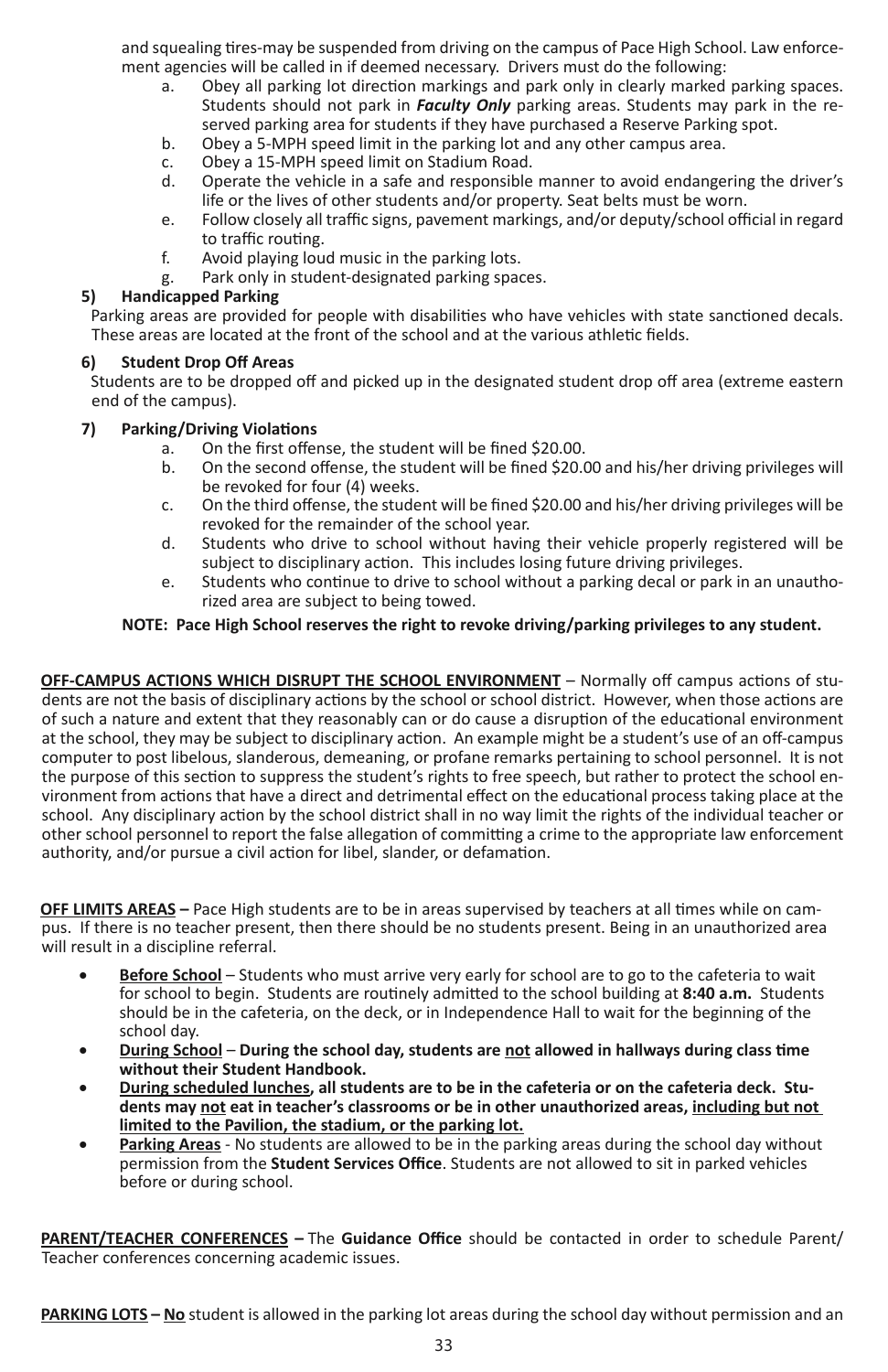orange vest from **Student Services.** Students who drive to school are required to leave their cars and enter the school building as soon as they arrive. At the end of the school day students are required to leave campus immediately. Congregating in the parking lots is not allowed. Drivers are responsible for all items in their vehicles.

**PDA (PUBLIC DISPLAY OF AFFECTION)/KISSING –** PDA (public display of affection) is to be avoided. Failure to do so will result in parents/guardians being notified. Other disciplinary measures may be taken as deemed necessary by the dean or an administrator.

**PETS – No** pets are allowed on the school grounds at any time.

#### **PLAGIARISM** – See **ACADEMIC DISHONESTY**

**PLANNER/STUDENT HANDBOOK** – Student planners are used for assignments and hall passes, among other things. All students will be issued a planner free of charge at the beginning of school or upon enrollment. Students are expected to have their planners in their possession every period of every school day. See Student Services for replacement planner information. **Using another student's planner is strictly prohibited and is considered a discipline offense**. If a student is out of class, the only acceptable hall pass is their personal planner with the teacher's signature. Students may not borrow planners from other students.

**PRIVACY ACT –** In accordance with the Family Rights and Privacy Act of 1974 and Florida Statute 228.093, you are notified that educational records, including files, documents, and any other materials directly related to each child are kept and maintained on each child. Parents and students over the age of eighteen have the right to review, inspect, and challenge the individual student's record. **Directory information on students may be released, unless the parent makes a request in writing for the school not to do so;** such information includes the student's name, address, date of birth, dates of attendance, participation in officially recognized sports and activities, weights and heights of athletic team members, awards received, names of parents and the name of the current school attended. The written request not to publish any or all of the above information must be on file at the student's school by the first week of school. When a student transfers from one school to another, the educational records of that student are automatically forwarded to the new school upon request from the school.

**PROFANE, OBSCENE, ABUSIVE LANGUAGE OR GESTURES, OBJECTS, VIDEOS OR PICTURES–** *The use of profane, obscene, abusive language or gestures, or the possession of objects, videos or pictures which are disrespectful, offensive or socially unacceptable and which can or tend to disrupt the school environment, a school function, or extracurricular/co-curricular activities. This includes the taking and /or sending, sharing of inappropriate or offensive images, including pornographic material or texts using electronic devices as well as being in the possession of inappropriate images or texts. Engaging in the use of electronic devices in this manner may result in law enforcement being notified.*

1. Discipline student in accordance with the school's discipline plan. Depending on the degree of the offense in the use/possession of the electronic device, a student may receive an out-of-school suspension period of up to ten (10) days and recommendation for a Disciplinary Hearing regarding the removal of the student from the regular school program for a period up to one (1) calendar year through alternative placement or expulsion. The device may be confiscated or possession prohibited on campus for a period of time.

2. Notification of appropriate law enforcement agency as appropriate.

3. Notification of parents/guardians of discipline.

**Any profanity or offensive language/gestures directed at a staff member will result in out-of-school suspension.** 

**PUBLIC NOTICES AND POSTERS** – Any poster or notice to be placed in the school or in the community must be approved by an administrator and stamped in Student Services before being posted. Posters must be taken down the day after the event.

**RESTROOMS** – Students who leave class to go to the restroom must have a signed hall pass in their handbook from their teacher. They are to go to the restroom nearest their classroom. Only one person may be in a stall at a time. Failure to follow this policy may result in disciplinary consequences.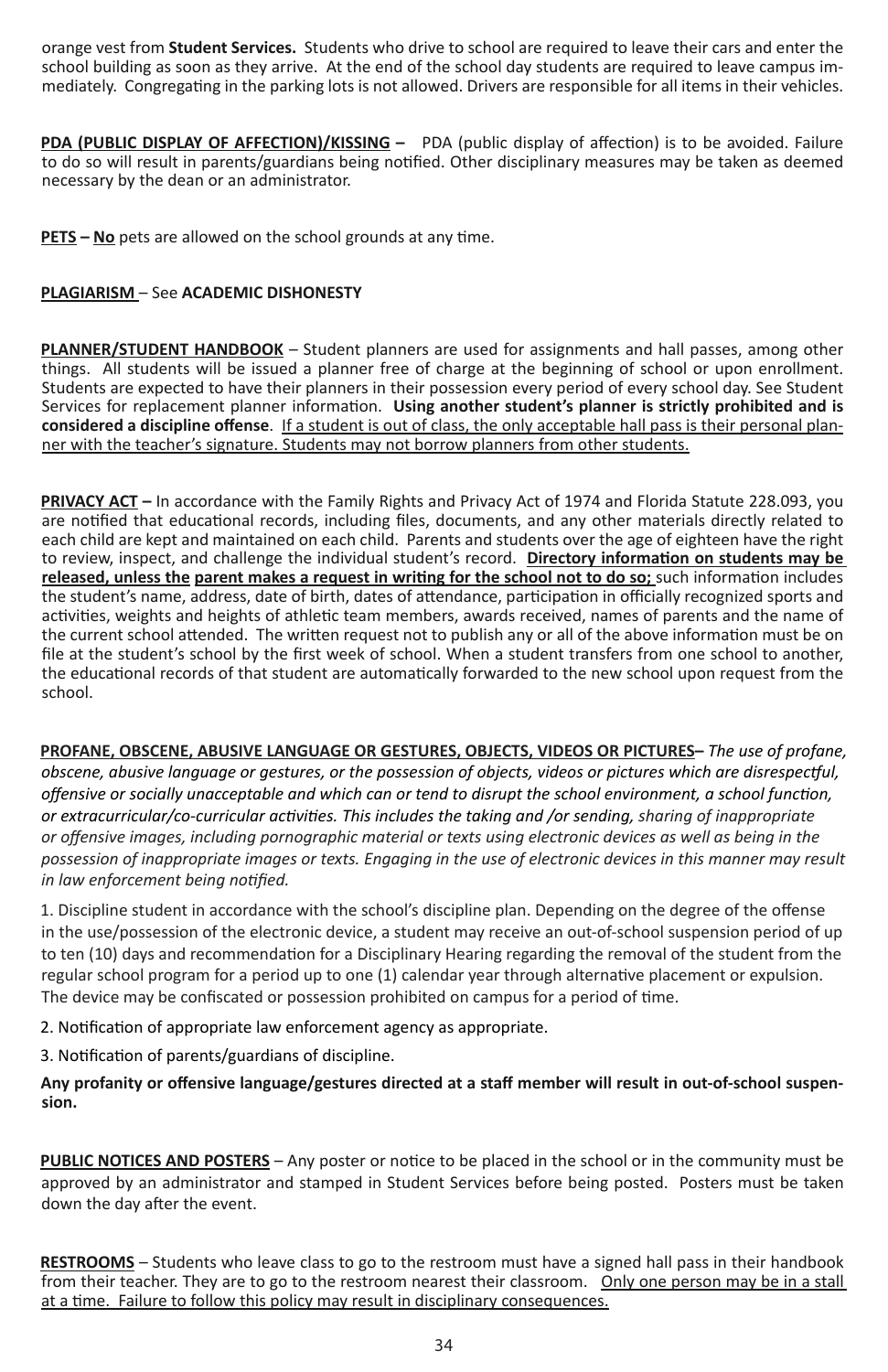**SAFETY -** Pace High School is committed to maintaining a safe, secure campus. All district safety and security policies are followed:

- All visitors to campus must present a photo ID to gain entry to the building. Students and staff are required to have their school photo IDs with them at all times during the day at school or at any school activity.
- In accordance with district safety policies, fire, lockdown, and shelter in place drills are conducted throughout the year.
- Should an emergency arise, all emergency preparedness guidelines will be activated in conjunction with local officials and district leadership. A key component of implementation of this plan is up to date information on a student health card and the health tab in FOCUS.
- According to District policy, Pace High utilizes four standard responses for handling students and staff in any emergency situation – evacuation, shelter in place, secure campus, or lockdown.
	- o **Evacuation** plans begin with a fire drill procedure and include at least two routes for moving students very quickly away from the campus.
	- o **Shelter in place** is moving people away from windows and is meant to increase physical barriers between people and outside, it is used for tornadoes or chemical releases.
	- o **Secure facility** is keeping all personnel in the building with the option of limited movement or full movement, but no entry or exit is allowed.
	- o **A lockdown** of the school building may be used during any emergency where there is a need to keep students in place. Schools are required to participate in a series of drills during the school year to practice the procedures. If an emergency were to occur on a school campus, parents are asked to tune into local media stations (television and radio) and monitor school-based communication (social media and texting) for additional information rather than reporting to the school campus.

**SEARCHES -** The principal, or any member of the administrative staff, instructional staff, or the School Resource Officer (with probable cause) shall be authorized to temporarily detain and question a student when circumstances indicate that such a student has committed, is committing, or is about to commit a violation of law or a regulation of the school board. If at any time reasonable suspicion exists that the student is unlawfully concealing any stolen or illegal property, and alcoholic beverage or liquor, illegal drugs, or any weapon as provided in these regulations or any other item in violation of this code, a school official or resource officer (with probable cause) may temporarily detain and search the student, school property assigned to the student, a student's personal property located on school grounds, including a vehicle on campus, or any property in the student's possession. In the absence of probable cause, school officials may temporarily detain and search a student if reasonable suspicion exists. Items confiscated through a search will be returned to the parent/ guardian or disposed of in the most immediate manner possible if they are not part of evidence turned over to law enforcement.

**SEARCH OF MOTOR VEHICLE** – Students, faculty, staff, and anyone who parks on the campus of Pace High School shall be subject to search as deemed appropriate by school officials. As a condition of being permitted to park a vehicle on campus, students understand and agree that the vehicle which is driven onto campus is subject to search at any time by school officials or their designees, at their discretion. This search may be conducted because of reasonable suspicion by school officials or without reasonable suspicion. Anything found in the vehicle shall be deemed to be in the driver's possession, and it is the student's responsibility to see that no items prohibited by the Code of Student Conduct are located in the vehicle, whether or not the items belong to the driver or to others. Appropriate law enforcement officials may participate at the request of the school administration.

NOTE: In compliance with **federal case law**, all student vehicles are subject to search by the Adminat any time while the vehicle is on the Pace High School campus. All vehicles belonging to visitors are subject to the rules and regulations of Pace High School and appropriate law enforcement agencies.

- **SEARCH OF LOCKER** A student's locker or other storage area assigned to a student is the property of the school and is subject to search with reasonable suspicion for prohibited or illegally possessed substances or objects. (State Law 232.256)
- **SEARCH OF STUDENT/PERSONAL PROPERTY** -The Pace High School Administration reserves the right to search a student and/or his personal property if reasonable suspicion exists that he/she is in possession of property that violates the Code of Student Conduct and the Pace High School Handbook.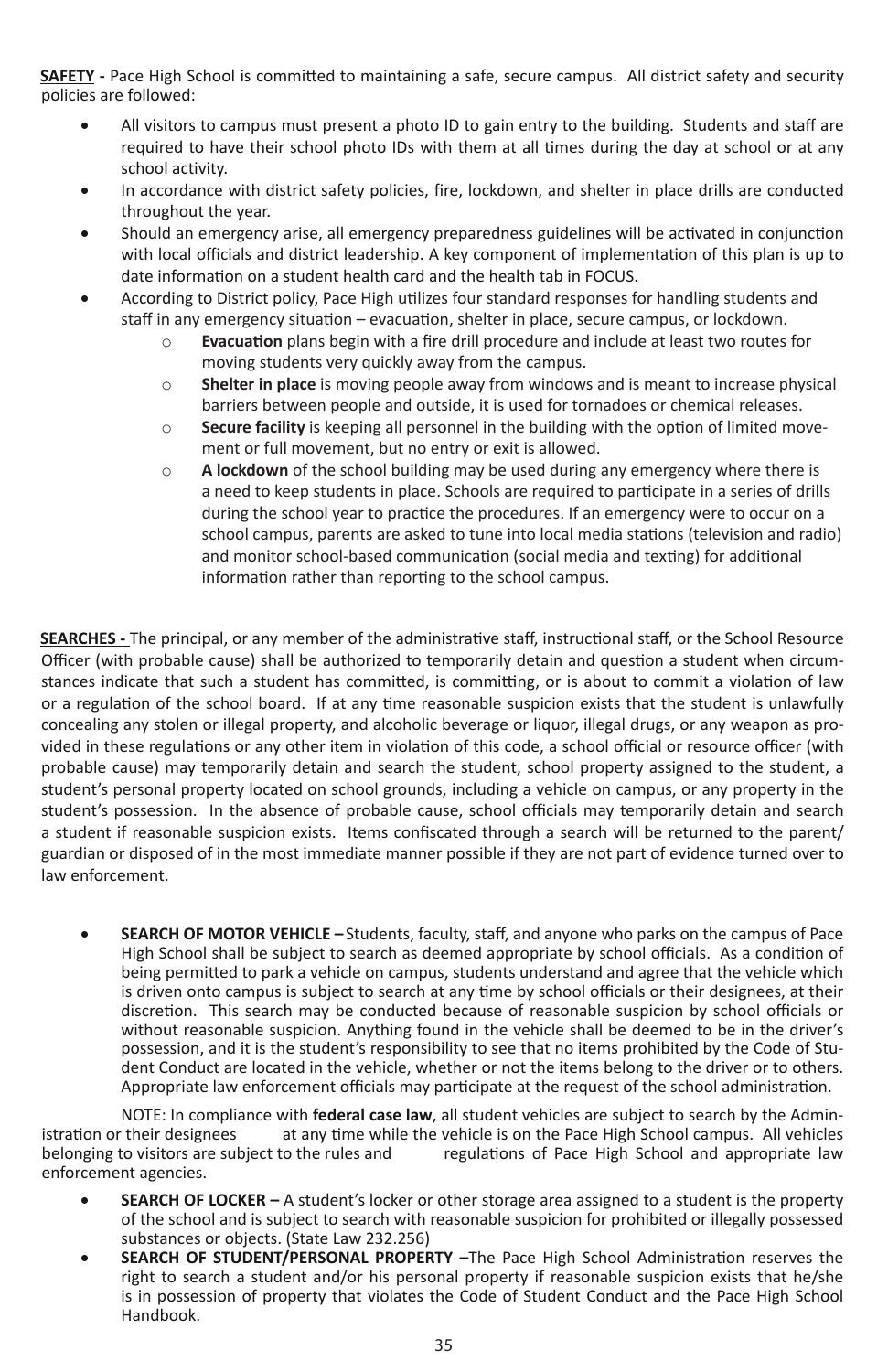**SEARCH OF BOOK BAGS/BACKPACKS/OTHER PERSONAL POSSESSIONS - Students are allowed to** bring backpacks to school to transport their books to and from class. These backpacks must be free of inappropriate graffiti and/or markings. The Pace High administration reserves the right to search a student and/or his personal property if reasonable suspicion exists that he/she is in possession of property that violates the District Code of Student Conduct.

#### **SECRET SOCIETIES AND PROHIBITED GROUPS IN PUBLIC SCHOOLS –**

In the state of Florida it is unlawful for any person, group, or organization to:

- 1) Organize or establish a fraternity, sorority, gang, or other secret society whose membership shall be comprised in whole or part of pupils enrolled in any public school, or
- 2) Go on any school campus for the purpose of soliciting any pupils to join such organization. Any student found to be involved with any secret society, known or unknown, shall be recommended for expulsion/alternative placement. (F.S. 232.39 and 232.40)

#### **SEXUAL BATTERY/SEXUAL MISCONDUCT/SEXUAL OFFENSE** -

#### *Sexual Battery*

*The attempted or actual forcible penetration.*

1. Notification of the appropriate law enforcement agency.

2. Out-of-school suspension for a period of ten (10) days and immediate referral for a Disciplinary

Hearing with the recommendation for expulsion for the remainder of the present school year and one (1) additional year.

3. Notification of parents/guardians of out-of-school suspension and recommendation for a

Disciplinary Hearing in accordance with procedures for out-of-school suspension and expulsion.

#### *Sexual Misconduct*

*Minor misconduct of a sexual nature that does not constitute an offense as serious as sexual battery, sexual harassment, or sexual offense as defined in this document.*

1. Out-of-school suspension for one (1) to ten (10) days as determined by school officials.

2 Notification of parent/guardian of out-of-school suspension in accordance with procedures for out-ofschool suspension.

#### *Sexual Offense*

*"Sexual contact without force or thrust of force when both parties are capable of giving consent. It may also include but not be limited to exposing an individual to lewd, sexual behavior or action, or sharing pornographic material*."

1. Notification of appropriate law enforcement agency.

2. Discipline action of out-of-school suspension and up to and including a recommendation for a

Disciplinary Hearing regarding the removal of the student from the regular school program through

alternative placement or expulsion as determined by the school officials.

3. Notification of the parent/guardian in accordance with appropriate procedures.

**SKATEBOARDS** – Skateboards may not be ridden while on campus. Students who use skateboards as transportation to campus MAY NOT carry the skateboard throughout the day. Students must arrange with one of their teachers to store the board for the school day.

**SKIPPING –** Skipping is simply being unaccounted for in your assigned location. Leaving campus at lunch and failure to attend pep rallies or other special events are all forms of skipping. Missing a class for any amount of time without the teacher's permission is considered skipping and disciplinary consequences will be assigned, and an unexcused absence.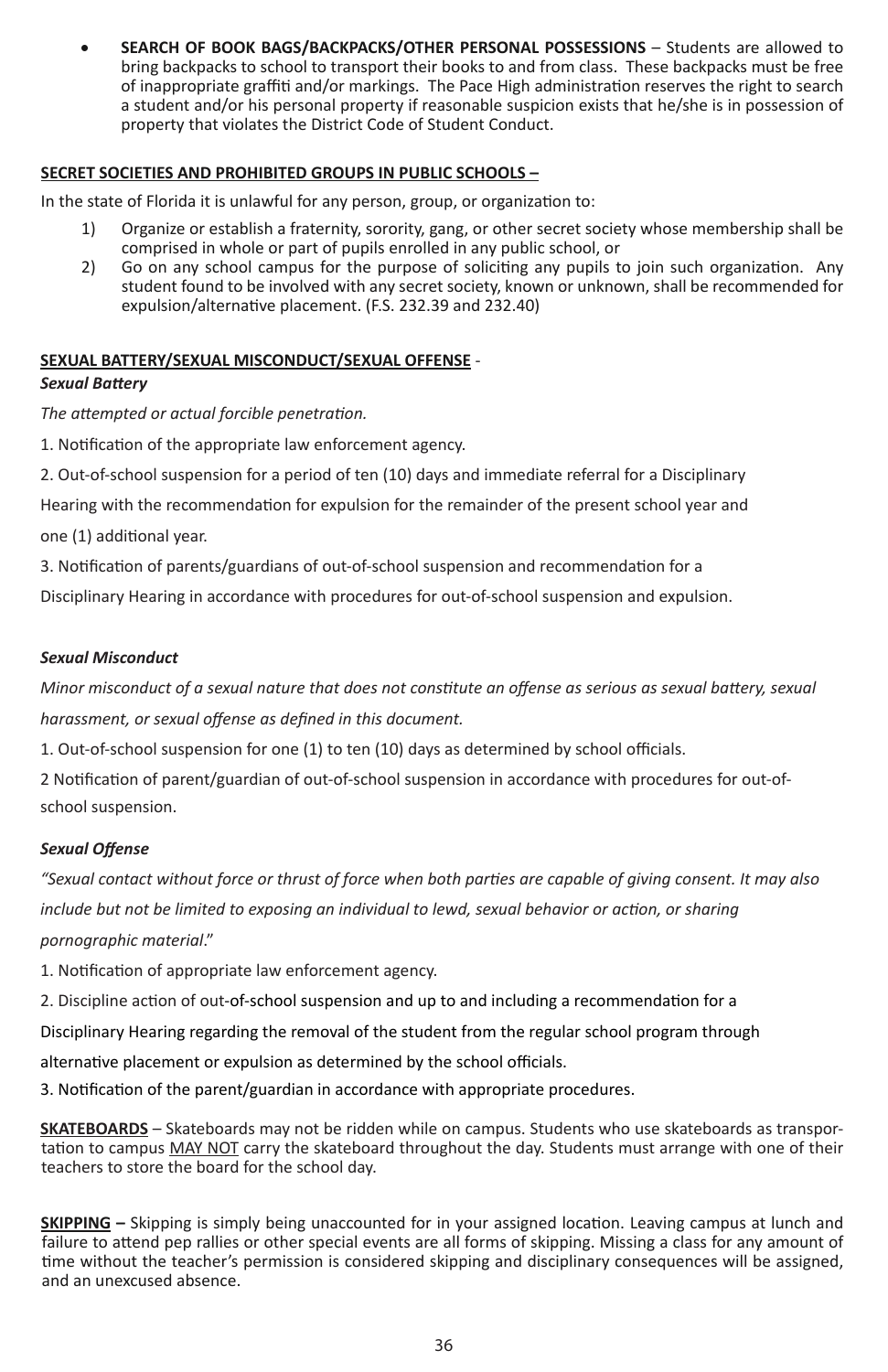**STUDENT USE OF THE STUDENT SERVICES OFFICE TELEPHONE-The telephone in Student Services is accessible to students before school, after school, during lunch, and between classes.** No calls are to be made during class time. Permission to use the phone may be granted ONLY by a member of the office staff. **NO MESSAGES WILL BE TAKEN FOR STUDENTS IN CLASS. IF AN EMERGENCY OCCURS, THE STUDENT SERVICES OFFICE OR HEALTH OFFICE WILL NOTIFY THE STUDENT.**

#### **TARDY POLICIES AND PROCEDURES – See ATTENDANCE: Tardiness or LATE TO SCHOOL**

**TECHNOLOGY USE** – Computers are important in the education of students, and computers provided by the school are for instructional use only. Students are given guidelines that they must follow. Students are not permitted to place items on the school's computer network without permission. Technology guidelines can be found in the Code of Student Conduct. Individual teachers may also give additional guidelines. Each student and parent/guardian must sign an **Internet Acceptable Use Policy** Permission Form in order to use technology at Pace High School. Failure to follow these rules will result in a discipline consequence. Discipline consequences may include the loss of privilege for computer use at PHS, depending on the severity of the violation. (See district rules for computer use.) **Students are never allowed to use a teacher's computer or password for any reason.** Violations may result in out of school suspension.

Students found using technology to receive, manipulate, or transfer inappropriate information may lose the privilege and/or responsibility of use of such technology and shall be subject to discipline, up to and including out-of-school suspension. Students should refer to the Internet Acceptable Use Policy and the Santa Rosa County Code of Student Conduct for additional information.

**Student use of technology platforms on and off campus (Teams, class apps, etc.) as part of instructional use and assignments by teachers are strictly for educational purposes, not social interactions. Appropriate language, content, and interactions are required. Any infractions will result in disciplinary action.** 

**TEXTBOOKS –** The State of Florida furnishes the students with textbooks without charge; however, students are expected to care for the books. The students must pay for any damage occurring to the books while they are in student's care. This includes the Agenda Planner. Any book which is lost or damaged beyond further use must be paid for in full. Damage, other than total damage, will call for a fine in accordance with the damage done. Pace High School will supply a textbook to each student. From time to time these textbooks will be located in the classroom and available to each student upon request. Any student who has not paid fees or charges related to the loss or damage of a textbook may be prevented from participating in extracurricular activities.

**THEFT/POSSESSION OF STOLEN PROPERTY** – Theft and/or possession of stolen property is defined as depriving another person of the rightful use of his/her property and will result in out-of-school suspension, as well as a referral to appropriate law enforcement. This includes any act that deprives a student of his/her possessions such as a backpack or other personal item. Any student found to have committed these incidents shall be punished in accordance with the policies and procedures of the **Santa Rosa County Code of Student Conduct.** 

**THREAT** – A threat is a communication of intent to harm someone that may be spoken, written, gestured, or expressed in some other form, such as via text messaging, email, or other digital means. An expression of intent to harm someone is considered a threat regardless of whether it is communicated to the intended target(s) and regardless of whether the intended target is aware of the threat. Threats may be implied by behavior that an observer would reasonably regard as threatening, planning, or preparing to commit a violent act and can be direct or indirect, toward an individual, group, or the school itself. When deemed appropriate, the school-based Threat Assessment Team will follow the district's board approved threat assessment process as outlined in the Comprehensive State Threat Assessment Guidelines (CSTAG). Through this process, if a threat is deemed to be *"Very Serious Substantive,"* a Mental Health Assessment would be conducted by a School Psychologist and the student may be referred for alternative placement as recommended by the district's Mental Health Support Committee. Students making serious substantive threats will be referred to school and/ or community-based counseling.

**TOBACCO AND/OR NICOTINE PRODUCTS/FACSIMILE/SMOKELESS TOBACCO: POSSESSION/SMOKING –** The school will follow the policies as listed in the Santa Rosa County District Schools Student Code of Conduct.

Any student smoking, using smokeless tobacco, using electronic cigarettes or any vaporization instrument, in possession of tobacco and/or nicotine products, distributing or selling vape pods or vape instruments, distributing or selling tobacco and/or nicotine products on school property, school buses, in attendance at a school-sponsored activity, or within 1000 feet of school property will be subject to disciplinary action by the school. This may include, but not be limited to, suspension from school, notification of law enforcement as appropriate, the completion of an anti-tobacco course, a civil fine, and suspension of driving privileges for repeat offenders or for those who fail to meet the sanctions imposed by the first offense.